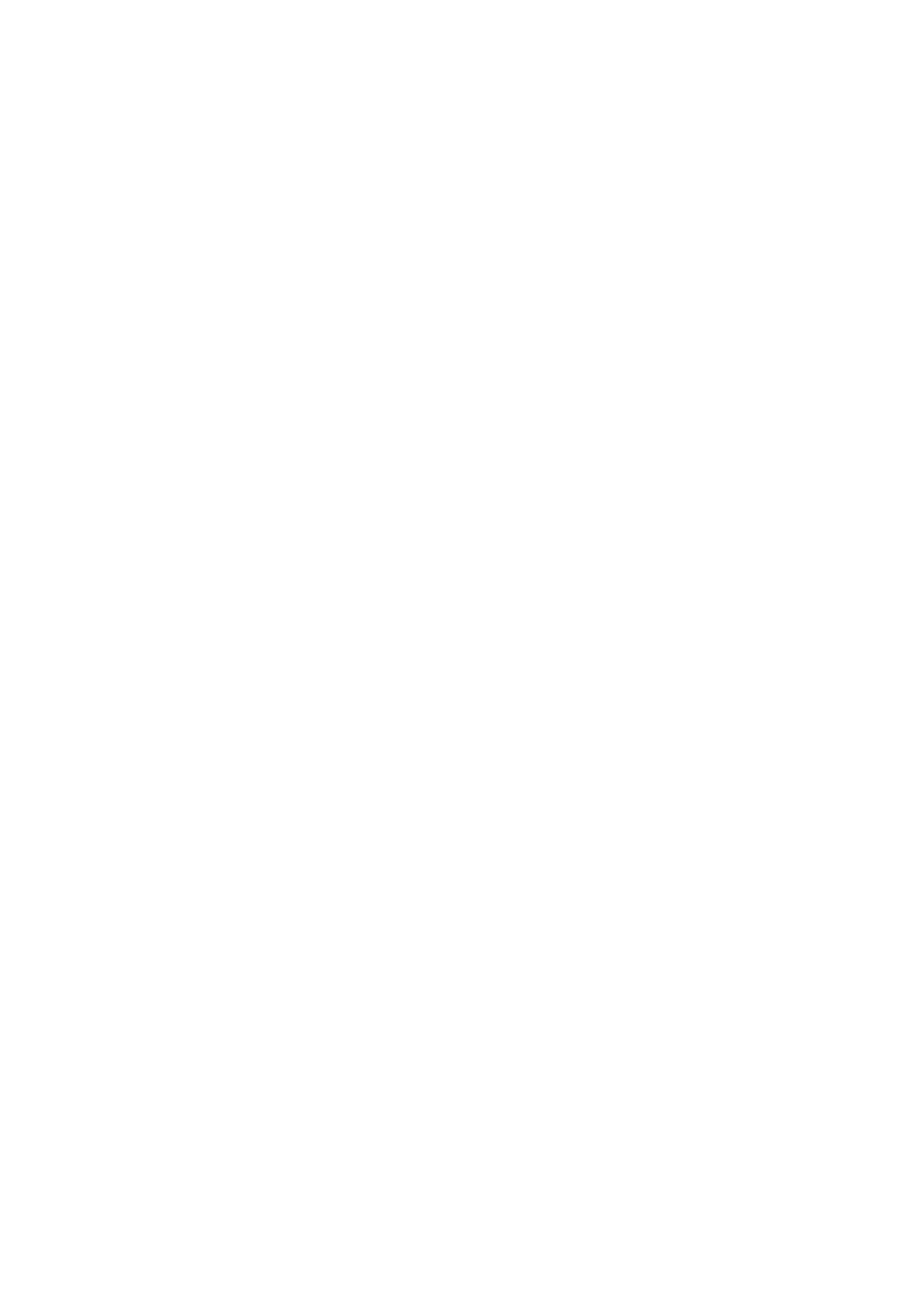*پژوهشنامهٔ انتقادی متون و برنامههای علوم انسانی*، پژوهشگاه علوم انسانی و مطالعات فرهنگی ماهنامهٔ علمی (مقالهٔ علمی ــ پژوهشی)، سال بیستم، شمارهٔ هشتم، آبان ۱۳۹۹، ۳۱۷–۳۳۷

# بررسی ریتم در ترجمههای فارسی آثار کریستیان بوبن مورد مطالعه: ترجمة مهوش قويمي از Geai (إبله محله) و Isabelle Bruges (ايزابل بروژ)

صابر محسني'

#### جكيده

این مقاله به بررسی ریتم در ترجمههای مهوش قویمی از آثار کریستیان بوبن می پ دازد. بوبن اندیشهای ساده و صمیمانه را در قالب سبکی ساده و فارغ از جملههـای پیچیـده و کلمههای پرطمطراق بیان میکند. نوشتههای او سرشار از جملههای کوتاهی است ک ریتم آرام یا تند آنها بیانگ احساس و اندیشهٔ شخصیتهاست. از دیـدگاه هـانری مشونیک، هر متن ریتم خاص خود را دارد که نقشی اساسی در معنازایی آن ایفا می کنــد. وظيفهٔ مترجم كشف عناصر معنازايي در متن اصـلي و سـيس بــازاَفريني اَن در ترجمــه است که مشونیک از آن بهعنوان «مطابقت بوطیقایی» (concordance poétique) متن اصلی با ترجمه یاد می کند. بررسی ترجمهٔ دو داستان *ابله محله و ایزابل بروژ* نشان می دهد ک هرچند مترجم بهدلیل تفاوتهای زبانی یا برای رعایت قواعد درســتنویســی گــاهی از ریتم متن اصلی فاصله گرفته، اما در بازآفرینی ریتم و نشانههای شــفاهیت (oralité) مــتن موفق شده است.

**كليدواژهها:** ترجمهٔ ريتم، ريتم، كريستيان بوبن، مهوش قويمي، هانري مشونيك.

تاريخ دريافت: ١٣٩٩/٠١/٢٥، تاريخ پذيرش: ١٣٩٩/٠٦/٢٢

<sup>\*</sup> استادیار گروه زبان و ادبیات فرانسه، دانشکدهٔ ادبیات و علوم انسانی، دانشگاه شـهید چمـران، اهـواز، ایـران، s.mohseni@scu.ac.ir

Copyright © 2018, IHCS (Institute for Humanities and Cultural Studies). This is an Open Access article distributed under the terms of the Creative Commons Attribution 4.0 International, which permits others to download this work, share it with others and Adapt the material for any purpose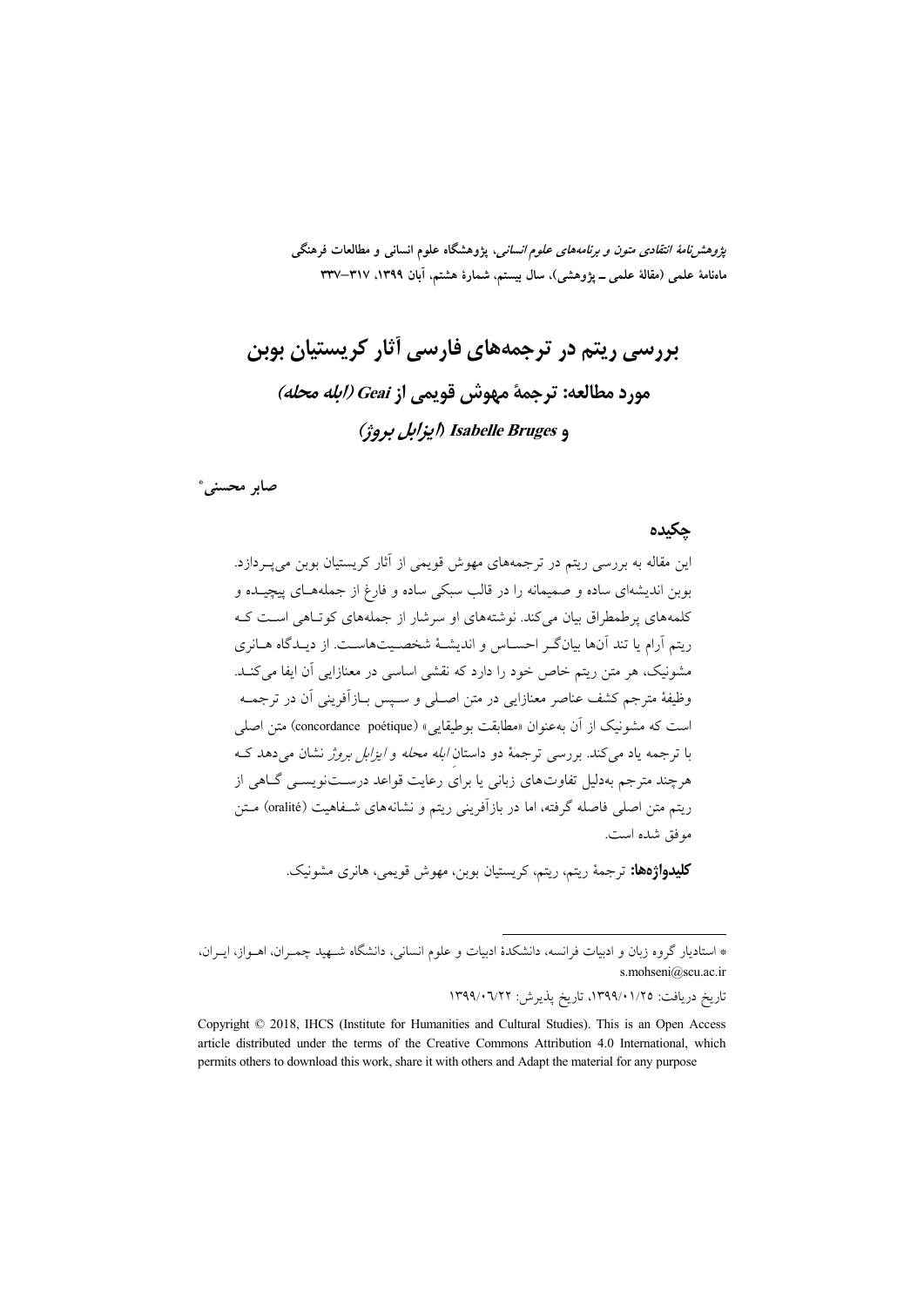#### 1. مقدمه

از ديرباز وجود ريتم به نظم و شعر اختصاص داده مــيشـد و درواقــع، ريــتم بــا وزن يكــي دانسته می شد؛ اما پژوهش های صاحب نظرانی مانند امیل بنونیست نشان داد که ریتم بـا وزن شعر متفاوت است و نثر نیز دارای ریتم است. در حوزهٔ ترجمهشناسی، هـانری مشــونیک بــا عمقبخشیدن به دیدگاه بنونیست، به ما میآموزد که ریتم «سـاختاری» اسـت کـه معنــا را در «گفته» سازمان دهی و ردِّيـاي سـوژه را در آن نمايـان مـي كنـد (70-69 :1982 Meschonnic). ازاینرو، بازآفرینی ریتم متن اصلی در ترجمـه از دغدغـههـای عمـدهٔ متـرجم اسـت. بـرای بررسی این موضوع و نشـاندادن رابطـهٔ میـان ذهنیـت نویسـنده و ریـتم مـتن و چگـونگی بازآفرینی آن در ترجمه، ترجمهٔ فارسی دو اثــر از کریســتیان بــوبن بــه نــامهــای *ابلــه محلــه* (بوبن ١٣٩٨) و *ايزابل بروژ (بوبن ١٣٩٠) را برگزيديم. اين نويسندهٔ فرانسوي توانسته اس*ت علاویر خوانندگان، توجه مترجمان ایرانی را نیز به خود جلب کند. ترجمـههـای بسـیاری از آثار بوبن در بازار کتاب ایران یافت میشود. در میان مترجمان ایرانسی آثـار کریسـتیان بـوبن، مهوش قویمی جایگاهی ویژه دارد، زیرا او خود استاد دانشگاه و پژوهش گر ادبیـات فرانســه است. در این مقالـه، پـس از بررسـی اندیشـهای کـه بـوبن از طریـق نوشـتههـای خـود بـا خوانندگان در میان میگذارد، به نقش ریتم در نثر و ترجمه از دیدگاه مشونیک مـیپـردازیم. بهعقیدهٔ مشونیک، هر متن روش تنفس و ریتم خـاص خـود را دارد کـه بـا خوانــدن آن بـا صدای بلند آشکار می شود. ریتم در معنازایی (signifiance) متن نقشی اساسی ایفا مـیکنــد و براي ايجاد مطابقت بوطيقايي ميان مــتن اصــلي و مــتن ترجمــه، بايــد اَن را بــازاَفريني كــرد. درانتها، با انتخاب برش۵هایی از داستانهای *ابله محله و ایزابل بروژ می*کوشیم نقش ریتم در معنازایی متن اصلی و ارتباط آن با اندیشهٔ بوبن را نشان دهیم و سپس سرنوشت آن در مــتن ترجمه را بررسی کنیم.

### ٢. کريستيان پوين، انديشه و سبک او

کریستیان بوین (۱۹۵۱)، نویسندهٔ پرکار فرانسوی، توانسته است بــا آثــار پرتعــدادش توجــه شمار زیادی از خوانندگان سراسر جهان را به خود جلب کند. ابتدا ترجمههای پرویـز سـیار از دو اثر بوبن با عنوانهای *ستایش هیچ: تأملی در عشت و زنـــدگی (بــو*بن ۱۳۷۳) و *چهـرهٔ* دیگر (بوبن ١٣٧٤) خوانندگان ایرانی را با این نویسنده آشنا کردند. اما میتوان گفت مـوج «بوبنخوانی» در میان علاقهمندان ایرانی با ترجمههای مهوش قویمی رواج یافت کـه اولـین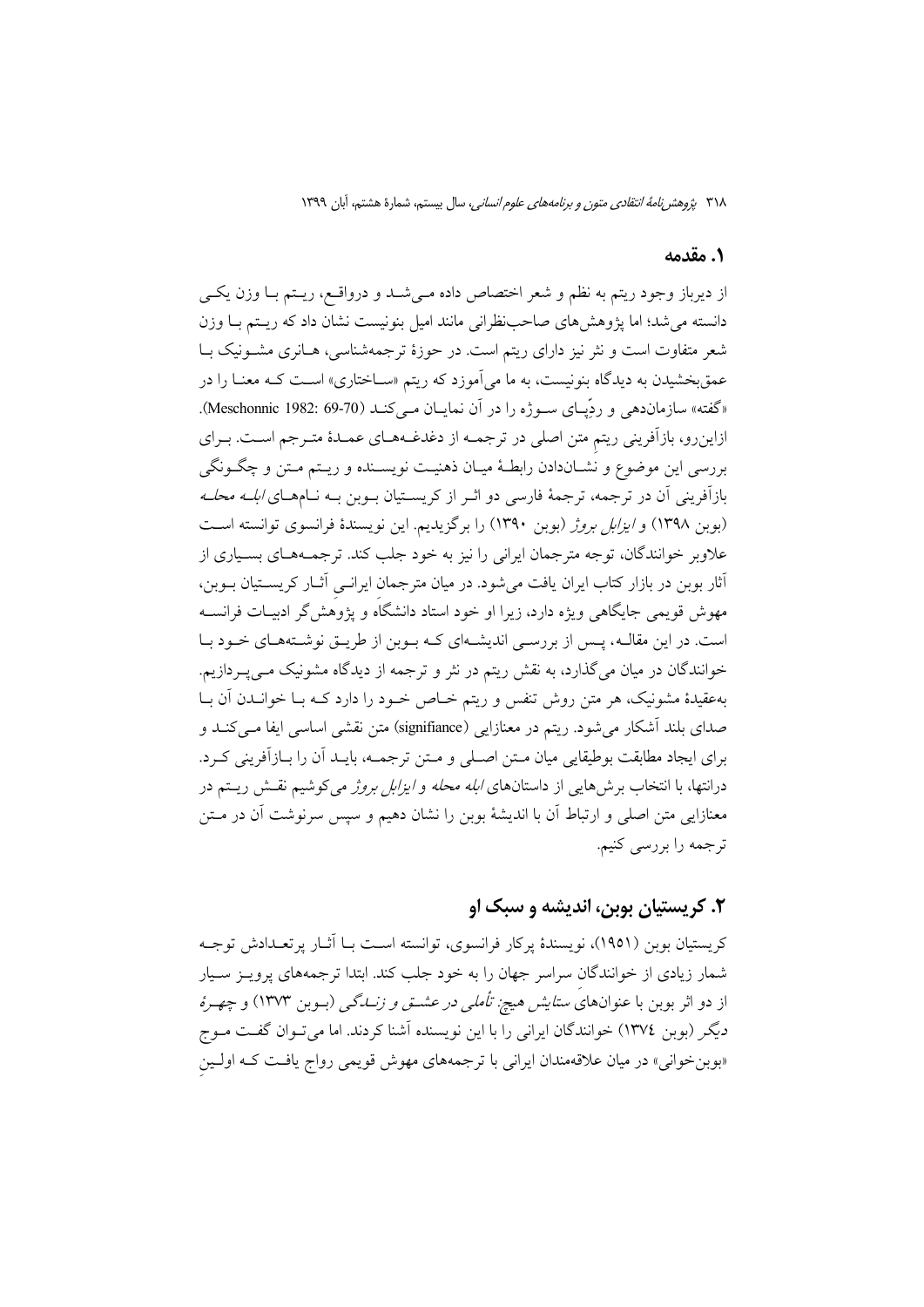آنها *ابله محله* بود که در سال ۱۳۸۱ در انتشارت آشیان منتشر شـد. سـیس، ایــن متــرجم و پژوهشگر ادبیات فرانسه ترجمههای دیگری از نوشتههای بوبن به علاقـهمنـدان ارائـه کـرد: ایزابل بروژ (۱۳۸۲)، زن آینده (۱۳۸۲)، دلباختگی (۱۳۸۳)، دیوانهوار (۱۳۸۳)، اسیر گهواره (١٣٨٧)، بانوی سبيد (١٣٩٢)، فراتر از بودن (١٣٩٣)، قاتلی ياک هسم چسون سرف (١٣٩٥)، و *تاریکی روشن* (۱۳۹٦). این ترجمهها همچنین توجه دیگر مترجمان ایرانـی را برانگیختنــد و علاقهٔ آنان را جلب کردند و در دهههای ۱۳۸۰ و ۱۳۹۰ ترجمههای مختلفی از کتــاب۱هــای بوبن به فارسی منتشر شد.

بعد از انتشار اولین اثر کریستیان بوبن با نام *نامههـــای ارغــوانـی (Lettres Pourpres* 1971) در انتشارات براند، او توانست با نوشتههای شاعرانه و رازگویانهٔ خود، که رنگوبوی معنـوی و مسیحی در آنها موج میزند، بهتدریج جای خود را در جامعـهٔ ادبـی فرانســه بــاز کنــد و تشویق و تحسین منتقدان و روزنامهنگاران را برانگیزد. ۱

در نوشتههای بوین با شخصیتهایی مواجهیم که مانند هر انسانی خوش بختی و آرامـش را می جویند، اما برای رسیدن به این هدف نه راه مبارزه با مشکلات و نه راه ایجـاد تغییـر در شرايط را برمي گزينند، بلكه مسير سازش با شرايط و ديدن جنبههــاي مثبــت زنــدگي در اوج گرفتـاري را در پــيش مــيگيرنــد. ســخنان و رفتارهــاي ايــن شخصــيتهــا مجموعــهاي از توصیههای اخلاقی و عرفانی را شکل میدهند که برای پیش گیری یـا کنارآمـدن بـا شــرایط زندگی انسانی باید آنها را بهکار بست.

در *فرمان روایبی پوچی (Souveraineté du Vide*)، بوبن بـرای مخاطـب خیـالی و ناشــناس داستان تنهایی و غیاب مردی را بیان میکند که با گوش دادن به موسیقی و ورق(دن کتابها و اندکی نوشتن روزگار میگذراند (Bobin 1985). مضمونهای اولین کتـابهـای بـوبن در نوشتههای بعدی او از سر گرفته میشوند و با عمق بیشتری شرایط زندگی بشری در آنهـا توصيف مـي شـود. توصـيف ايـن شـرايط، كـه رنـج و بيمـاري مشخصـهٔ بـارز أن اسـت، کتاببهکتاب تقویت می شود و با ظرافت بیش تری بیان می شوند. شخصیتها پس از ایــن کــه مصیبت بر آنها نازل شد، با رضا و متانت آن را می پذیرند و در آن لحظه، معجـزه بــر آنهــا .<br>نازل میشود تا به آرامشی عمیقتر دست یابند و زندگی درونی و حتی بیرونی آنها شیرین تر و آرامتر از قبل پیش برود. در نوشتههای بوبن، رنج و بلا روی دیگر سعادت و آرامــش|نــد: انسانها تا به رنج و دشواری دچار نشوند و شرایط انسانی خود را نیّدیرند، روی ســعادت و آرامش درونی را نخواهند دید. آلبن، ابله محله، رنجور از غیبتهای مداوم مادر و بـی،مهـری پدر و محروم از دوستی همسالان، در تخیلات خود غرق میشود و در هشتسالگی بـا ژه،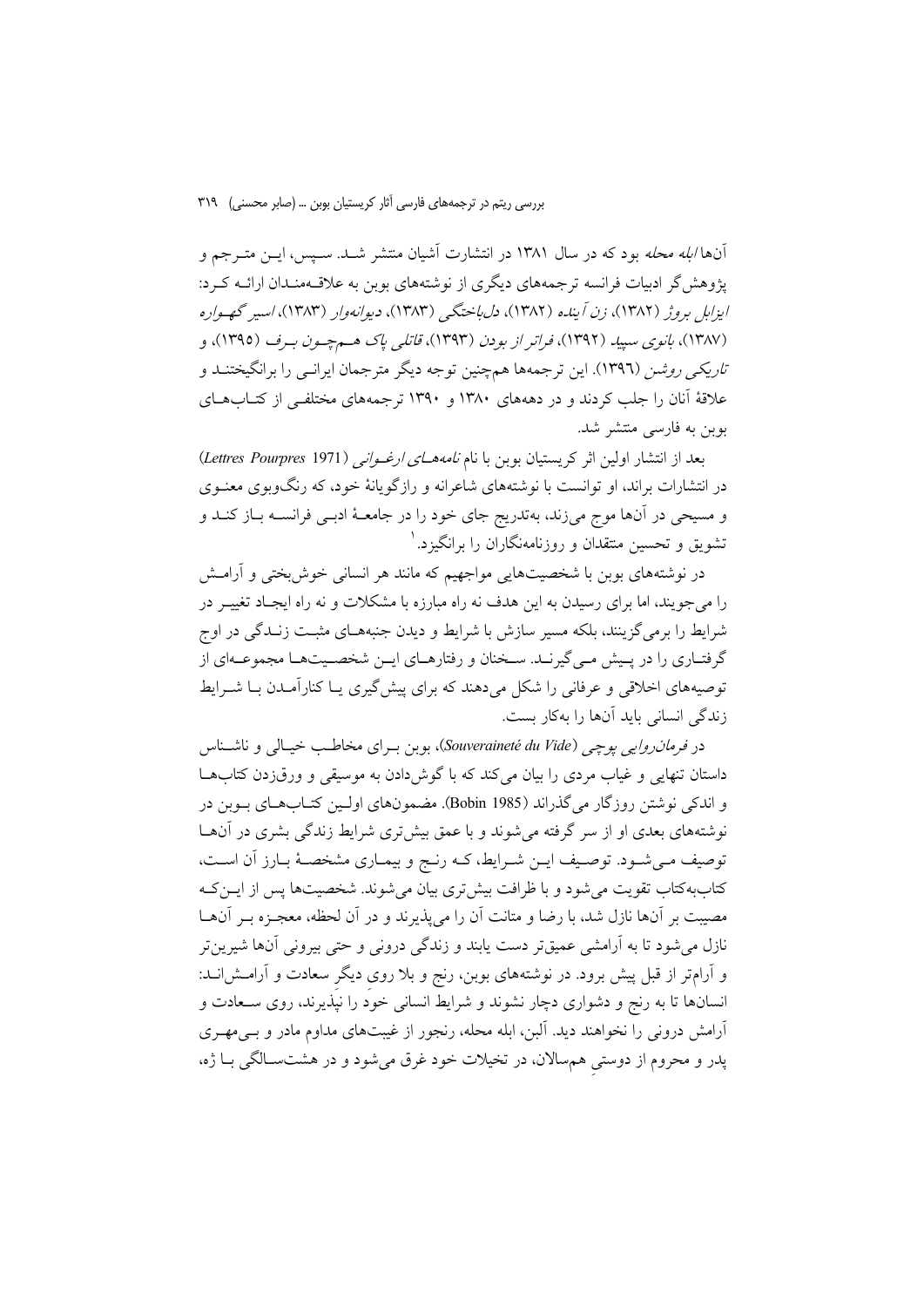بانوی سرخپوش خوابیده در زیر یخ دریاچه، آشنا میشود و بهکمک او بــه آرامــش درونــی مي رسد (30-29 .Bobin 1998). او ياد مي گيرد هرجا كه قرار گرفت همانجا بمانــد. او «مايــهٔ شادی خود را در همانجا پیدا میکند و این شادی از هرچه که سرچشمه بگیرد، آلبن بــه آن قانع است» (بوبن ۱۳۹۸: ٥٥). باقي ماندن و يافتن شادي در همــانجــايي كــه هســت نمــادي است از رسیدن به آرامش درونی و کشف راز خوش بختی. در *ایزابل بـروژ*، وقتـی دختـرک سیزدهساله در شبی بارانی در سالن غذاخوری حاشیهٔ بزرگ(اه درمی یابد که واللدینش بـرای همیشه او و خواهر و برادرش را رها کردهاند تا از مصیبتی که بهواسطهٔ بیماری مادر بر آنهـا تحمیل شده خود را خلاص کنند، با آرامش بهسـوی در مـی٫رود، مـدت کوتــاٌهی در امتــداد بزرگراه میدود، و با لباسی خیس و قلبی گل آلود پشت سر آنها فریاد میکشد. ایـن تمـام تلاش ایزابل است برای تغییردادن شرایط و گریز از مصیبتی که بر او نازل شده است؛ سـپس خرد و آرامشی ناگهانی به او ارزانی میشود و به غذاخوری بـازمیگـردد. نامـهٔ پــدر و همـهٔ مدارک را یاره می کند و به باد می سیارد (Bobin 1992: 8-9). او بهسراغ پیرزنی می رود و برای يک شب سرپناه ميخواهد. اولين معجزه به وقوع ميپيوندد: حضور اين بانوي ســالخــورده نتيجهٔ آرامش، متانت، و قدرت<sub>ی بی</sub> حدوحصر است که در وجود ايزابل متبلور شده، «نوری که دیگر ترکش نخواهد کرد؛ انگار که او از آزمون آتش گذشته» (بوبن ۱۳۹۰: ۱۳).

کریستیان بوبن فکر لطیف و فلسفهٔ سادهٔ خود را بهکمک نوشتاری سـاده و بـیپیرایــه بـا خواننده درمیان میگذارد. گویی می خواهد نوع نوشتنش نیز بازتاب ایـن فکـر بـیتکلـف و این فلسفهٔ بدون پیچیدگی باشد. جملههای بوبن از پیچیـدگیهـای سـاختاری مبـرا هسـتند، كلمههاي دشوار و پرطمطراق در آنها جايي ندارند و همـهچيـز در نهايـتِ سـادگي مطـرح می شود و بهپیش می رود. در نوشتههای او، جملههـای طـولانی کـمشـمارند و بسـیار پـیش مي اَيد كه جملهها به چند كلمهٔ كوتاه و حتى گاه به يک يــا دو كلمــه محــدود شــوند. زبــان بوبن بسیار ساده و خالص است و به سَبُکی برفی که بر زمـین مـیiشـیند، بـر قلـب و روح خواننده فرود می]یند. جملههای او بهدور از هر نوع دشـواری دسـتوری و بلاغـی، مسـتقیماً عمق روح خواننده را هدف قرار میدهند. بی آنکه درک این جملهها مســتلزم تــلاش ذهنــی یا بازخوانی آنها باشد. خودداری بوبن از بهکاربردن آرایههای ادبی پیچیده و بی میلــی او بــه پیچاندن اندیشههای صمیمی و رازگویانه درمیان کلمههای پرطمطراق و جملـههـای تودرتـو باعث می شود نقش ریتم و استفادهای که بوبن از آن بـرای بیـان اندیشــه و حـالات روحــی شخصیتها در نوشتههای خود می کند بیش ازییش برجسته شود. در بخش چهارم این مقالـه، مصداقهای این موضوع و کیفیت ترجمهٔ آنها را بررسی میکنیم.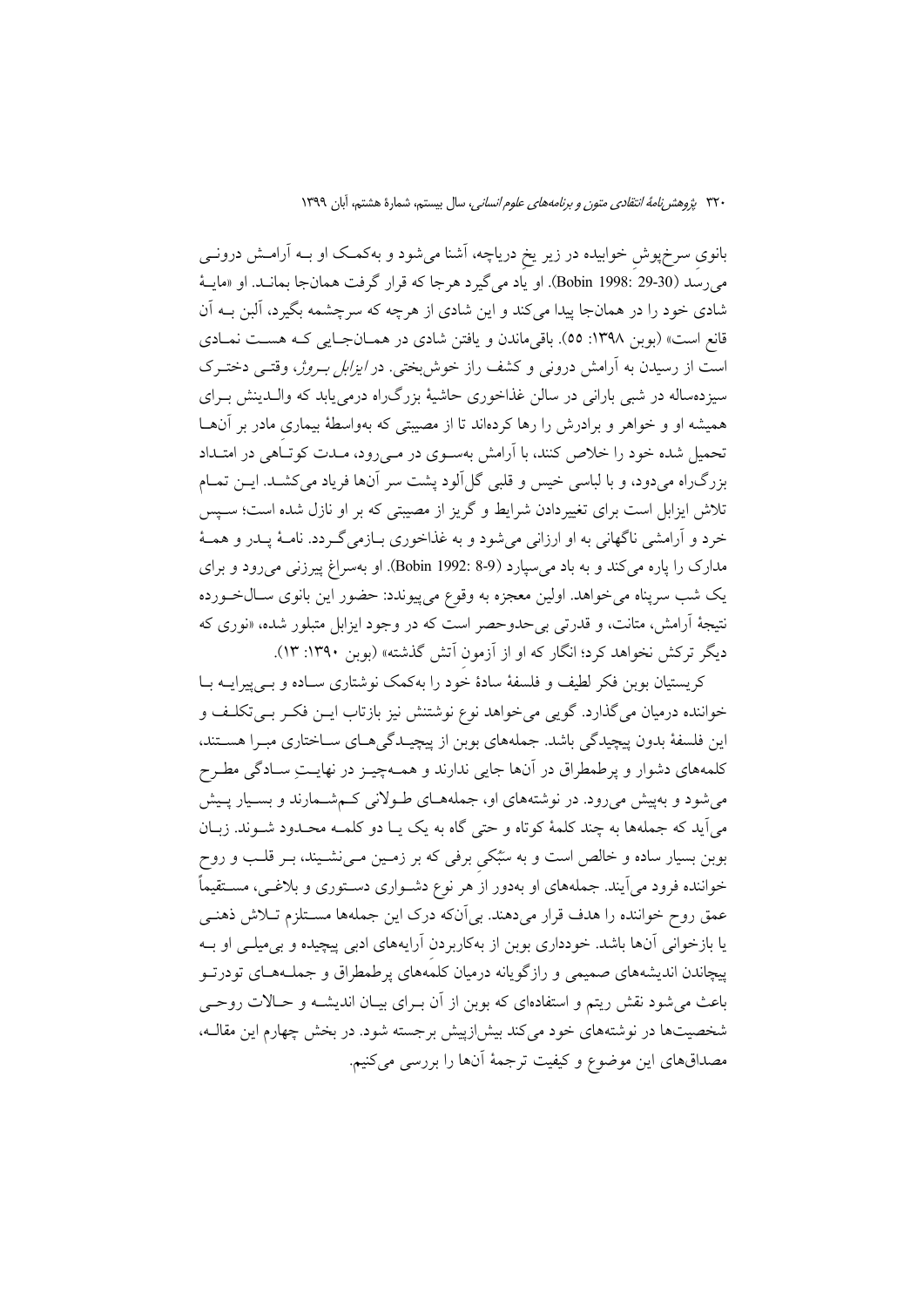### ۰۳ ریتم در نثر و ترجمهٔ آن

ریتم و کیفیتِ اَن از موضوعاتی است که در نقد آثار ادبی و ترجمهها به اَن توجه مــیشــود، اما هنوز تعریف مشترکی برای آن وجود ندارد. ریتم مدت زیادی با وزن شـعر یکـی دانسـته می شد و وجود آن به متون نظم و شعر محدود می شد، اما در سال ۱۹۵۱، امیل بنونیست بـه بررسی ریشهشناختی واژهٔ «ریتم» می پردازد و نتیجه می گیرد که باتوجهب معنای ریشهٔ واژهٔ «ریتم» در زبان یونانی باستان، بهکاربردن آن برای نشاندادن یک تکرار منظم بـا فاصـلههـای زمانی مشخص اشتباه است. ریشهٔ یونانی این واژه نه برای امواج دریا که روندی منظم و بـا فاصلهٔ مشخص دارد، بلکه برای حرکت رودخانه بهکار می رفته که جریـان آن فاقــد رونــدی منظم، مکرر، و فاقد فاصلههای زمانی معین است. تشابهی که بهاشتباه میـان ریـتم و حرکـت مکرر و منظم امواج دریا در طول سالیان دراز ایجاد شده باعث شده است ریتم بـا وزن شــعر یکسان پنداشته شود و در منابع و نوشتههای مختلـف، تعریـف آن بـا وزن شـباهت داشـته باشد (Benveniste 1966). همين اشتباه باعث شده است ريتمْ بهعنوان مشخصةً متون شـعر و نظم شناخته شود، اما عقیدهٔ بنونیست برای برقراری ارتبـاط میـان جریـان رودخانــه و ریـتم باعث شد تا در بررسی متون نثر نیز به ریتم توجه شود، هرچند هنوز پــژوهشهـایی کــه بــه بررسی ریتم در نثر می پردازند بسیار کمشمارتر از مطالعههایی است که به ریتم شـعر و نظـم اختصاص دارند. یکی از مواردی که در آن تفاوت وزن و ریتم آشکار است تفـاوت میـان شعر آزاد و قالبهای کلاسیک شعر است که در این میان وزن نهفقط محدودیتهـایی را بـه مؤلف تحميل مي كند، بلكه خواننده را نيز محصور مي كند و دست يابي او بــه مـتن را تحـت تأثیر قرار میدهد، درحالیکه ریتم بهعنوان قالبی انعطاف پذیر و متغیــر، دیــالوگی میــان مــتن، خواننده، و مترجم ایجاد میکند. بههمین دلیـل اسـت کـه یکـی از روش هـای موفـق بـرای ترجمهٔ شعر بازآفرینی آن در قالب شعر آزاد است.

یکی از نظریهپردازان فرانسوی ترجمهشناسی که ریتم در متون ادبـی و اهمیـت آن را در ترجمه بررسی کرده هانری مشونیک است. نوشتههای او باعث شده است که ریتم در مرکـز توجه بسیاری از یژوهش های ترجمهشناختی قرار بگیـرد. نظریــهٔ ترجمــهٔ مشــونیک ارتبــاط تنگاتنگی با بوطیقایی دارد که از پژوهشهای او بهعنوان پژوهش گر، زبـانشـناس، نویسـنده، شاعر، و مترجم شعر و کتاب مقدس نتیجه میشود و در قالب نوشتههـای پرشــمار و اغلــب حجیم بیان شده است. ازاین رو، برای درک کامل نظریهٔ ترجمهٔ او باید در ابتدا بوطیقای او را شناخت، امری که بی شک در چهارچوب این مقاله (که البته موضوع اصلی آن نیز نظریههـای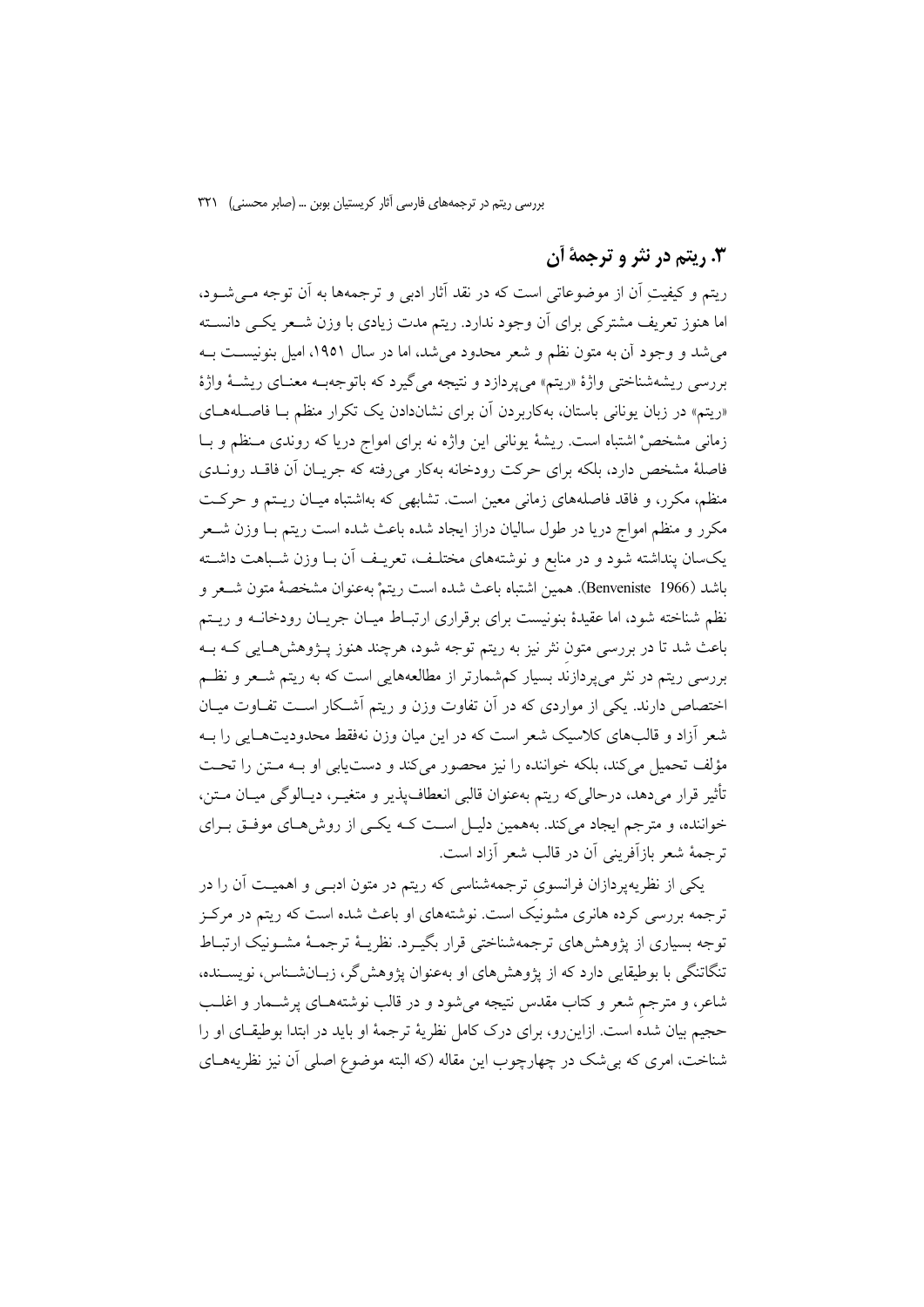مشونیک نیست) نمیگنجد، بااینحال، میکوشیم نقشـی را کـه او بـرای ریـتم در بوطیقـا و نظريهٔ ترجمهٔ خود قائل میشود بهطور خلاصه معرفی و بررسی کنیم.

بهعقیدهٔ مشونیک، اثر ادبی ساختاری ایستا نیست که عناصر تشکیل دهنـدهٔ اَن نسـبت بـه یکدیگر نفوذنایذیر باشند، بلکه عناصر آن درحال ساختارسازی (structuration) بے وقف)ی هستند. با اثر باید بهعنوان گفتهیردازی (énonciation) مواجه شبد و نبه بیهعنبوان یک گفتـهٔ محصور در زمان و مکان مشخص. اثر ادبی برای مشـونیک «تفکـر پیوسـته» را درحـلـ اعــلا تداعی میکند. «تفکر پیوسته» که مشونیک بنای نظریات خـود را بـر آن اسـتوار مـیکنـد در .<br>مقابل «تفکر ناپیوسته»ای قرار می گیرد که براسـاس آن، دال از مــدلول، معنــا از فــرم، ابــژه از سوژه، امر فردی از امر اجتماعی، و نظریه از عمل جداست. تفکر ناپیوسته از زمـان افلاطـون تا عصر ساختارگرایی در غرب ریشه دوانـده و در دورههـای مختلفـی باعـث شـده تـا اثـر بهشکل مجموعهای از اطلاعات پنداشته شود و ترجمهٔ آن به ابزاری بـرای انتقـال اطلاعـات مذکور تقلیل داده شود.

مشونیک برای توضیح دیدگاه خود اصطلاحات لازم و نقطهٔ اَغازین اندیشههای خــود را از سوسور، بنونیست، و دیگران وام می گیـرد یـا ایــن٤کـه خــود دســت بــه آفــرینش برخــی نوواژگان می زند، ازجمله نوشتار (écriture)، نظام (système)، دال (signifiant)، شکل ـــ معنــا (forme-sens)، معنازایی (signifiance)، و ... اما باید توجه داشت که معنایی کـه مشـونیک بـه این اصطلاحات میدهد اغلب بـا معنـای رایـج آنهـا در دیگـر نظریـههـا یـا مکتـبهـای زبان شناسی و ادبی تفاوت دارد و این کاربرد باعث ایجاد ابهام و درنتیجـه، دشوارترشــدن درک نظر یههای او شده است.

«شکل ـ معنا»، «دال»، و «مفهومزایی» در بوطیقای مشونیک سه اصـطلاح یکسـانانــد کــه برای خشی کردن منطق دووجهی نشانهٔ زبان شناختی، که با ماهیت متن ادبی ناسازگار است، بهکار میروند و تقابل غیرسازندهٔ میان معنا و فرم دال و مدلول را از بین میبرنـد. بـا ایــنکـه این سه اصطلاح یکساناند، مشونیک هرکدام از آنها را در جنبهای از بوطیقـای خـود قـرار می دهد: اگر «شکل \_معنا» و «دال» حول برتری جنبهٔ مادی متن شکل می گیرنـد و اغلـب در چهارچوب «نبرد ايدئولوژيک» او عليه «تفکر ناييوسته» مشاهده مي شوند. «معنــازايــي» بــراي ملموس کردن روش خواندن معنای عمقی متن ادبے از طریـق مادیـت آن بـهکـار مـی رود. ریفاتر، که عقیدههای خود را بر محور «معنازایی» گسترش می دهد، بـا گفــتن ایــن کــه «یــک شعر چیزی به ما می گوید، اما معنای دیگری را بیان میکند» (Riffaterre 1983: 11)، معنــازایی را این گونه شرح میدهد: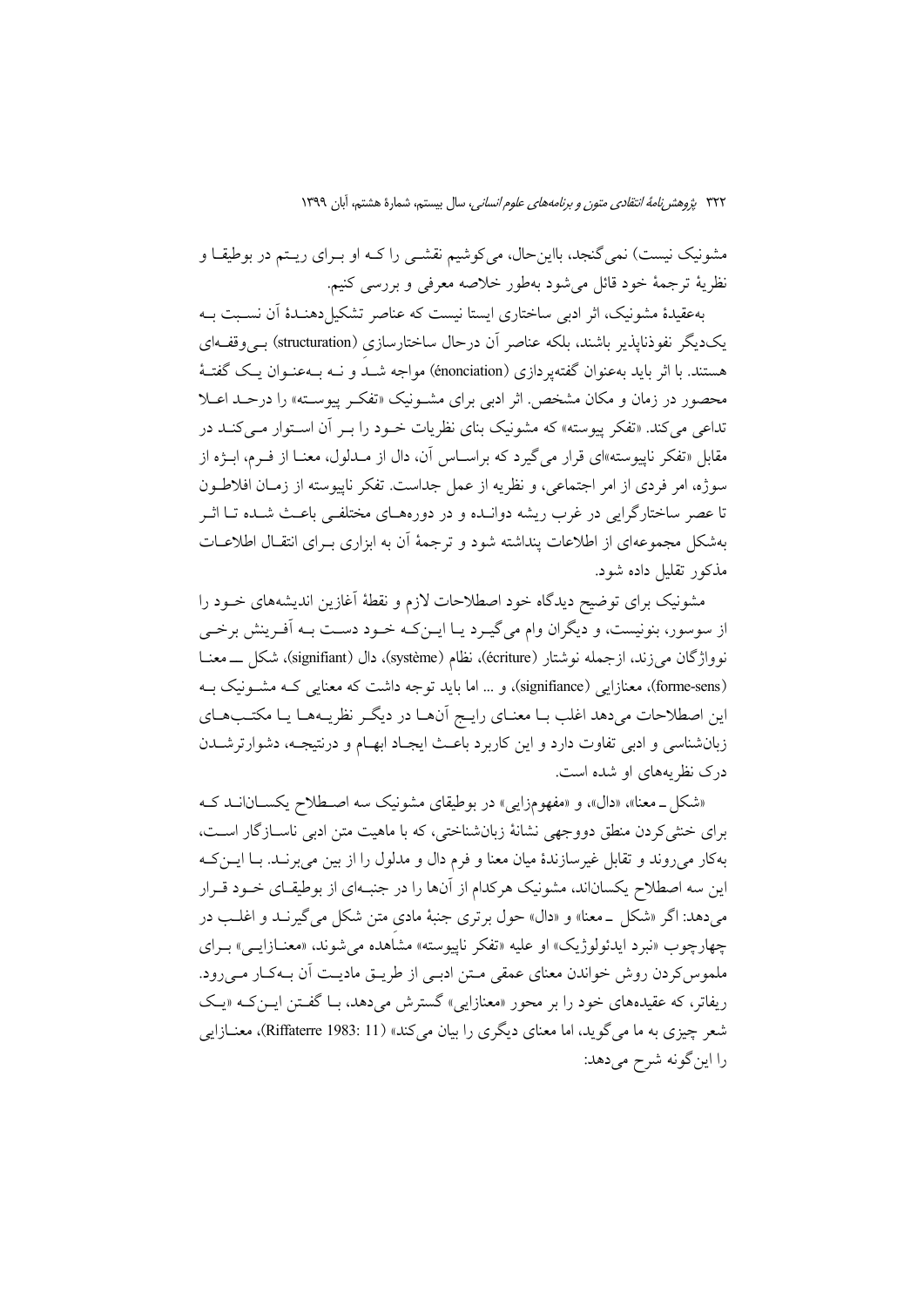بررسی ریتم در ترجمههای فارسی آثار کریستیان بوبن … (صابر محسنی) ۳۲۳

مشخصهای که شعر را تعریف می کند وحدت آن است، وحدت میان شکل و معنای آن […]. من اين وحدتِ شكلي و معناشناختي را كه شـامل تمـام نشـانههـاي تـورب مـتن (obliquité) می شود، ازاین پس، «معنازایی» می نامم و اصطلاح «معنـا» را بـه اطلاعـاتی اختصاص می دهم که متن در سطح تقلیدی (mimétique) بهدست مـی دهـد. از دیـدگاه معنایی، متن توالی خطی واحدهای اطلاعاتی است درحالی که از دیدگاه معنازایی، متن يک مجموعهٔ معناشناختی يکپارچه است (ibid.: 13).

مشونیک بهنوبهٔ خود تأیید میکند کـه موضـوع و هــدف «بوطیقــای ترجمــه» «معنــازایی عمومت افتهٔ یک گفتمان» است:

هدف دیگر مخالف ِمعنا نیست، بلکه معنازایی عمومیت یافتهٔ گفتمان امری است که بلافاصله خود را بهعنوان هدف ترجمه تحميل مي كند. هـدف ترجمــه ديگــر معنــا نیست، بلکـه چیــزی فراتـر از معناسـت کـه شــامل روش تولیــد معنـا مــیشــود (Meschonnic 1999: 99-100).

علي رغم تلاش مشونيک براي برجستهکردن تفاوت بين «بوطيقاي» خود با نشانهشناسـي، اندیشههایی که او حداقل دربارهٔ معنازایی مطرح میکند برخی نقاط مشترک بـا اندیشـههـای ریفاتر را آشکار می کنند: هر دو نفر تأیید می کنند که هر متنی نظــام خــاص خــو د را دارد کــه یگانگی آن (unicité) را بهعنوان یک اثر تضمین میکند؛ «روشی که یک مـتن بـا آن معنـای خود را توليد مي كند» در بطن نقد ادبي ريفاتر و «روش معنازايي» در مركز بوطيقـاي ترجمــهٔ مشونیک جای می گیرند. آنچه از دیدگاه ترجمهشناسی برای ما اهمیت دارد ایــن اســت کــه هردو به سلسلهمراتب متنی/ بـافتی اعتقـاد دارنـد کــه در آن معنـازایی ادبـی مــتن در ســطح بالاتری نسبت به معنای آشکار و سطحی متن جای میگیرد؛ بهعبارتدیگر، معنـازایی بـرای یکی هدف نهایی خوانش انتقادی متن و برای دیگری هـدف نهـایی ترجمـهٔ ادبـی را شـكل میدهد. بهنوعی، مشونیک یک گرایش رایج در نقد ادبی را وارد جریان ترجمهٔ ادبی میکنـد و به نام بوطیقای ترجمه عملیات ترجمه را حـول رمزگشـایی از معنـازایی (کشـف عناصـر توليد معنا) و بازتوليد أن سازماندهي مي كند. بهعبارتديگر، مترجم ادبي ابتدا نقش خواننــده و منتقدی را ایفا می کند که معنازایی متن را کشف و اجزای سازندهٔ آن را آشکار مـی کنــد و سپس مانند یک بازنویسنده، همان معنازایی را بازتولید یا بازآفرینی مـیکنـد. اگرچــه مفهــوم معنازایی نزد ریفاتر و مشــونیک ایــدهای اساســاً یــکـســان را بیــان مــی کنــد، روش خــوانش معنازایی آنها با یکدیگر تفاوت دارد: ریفاتر معنازایی را به «ناسازگاری با قواعـد دسـتوری»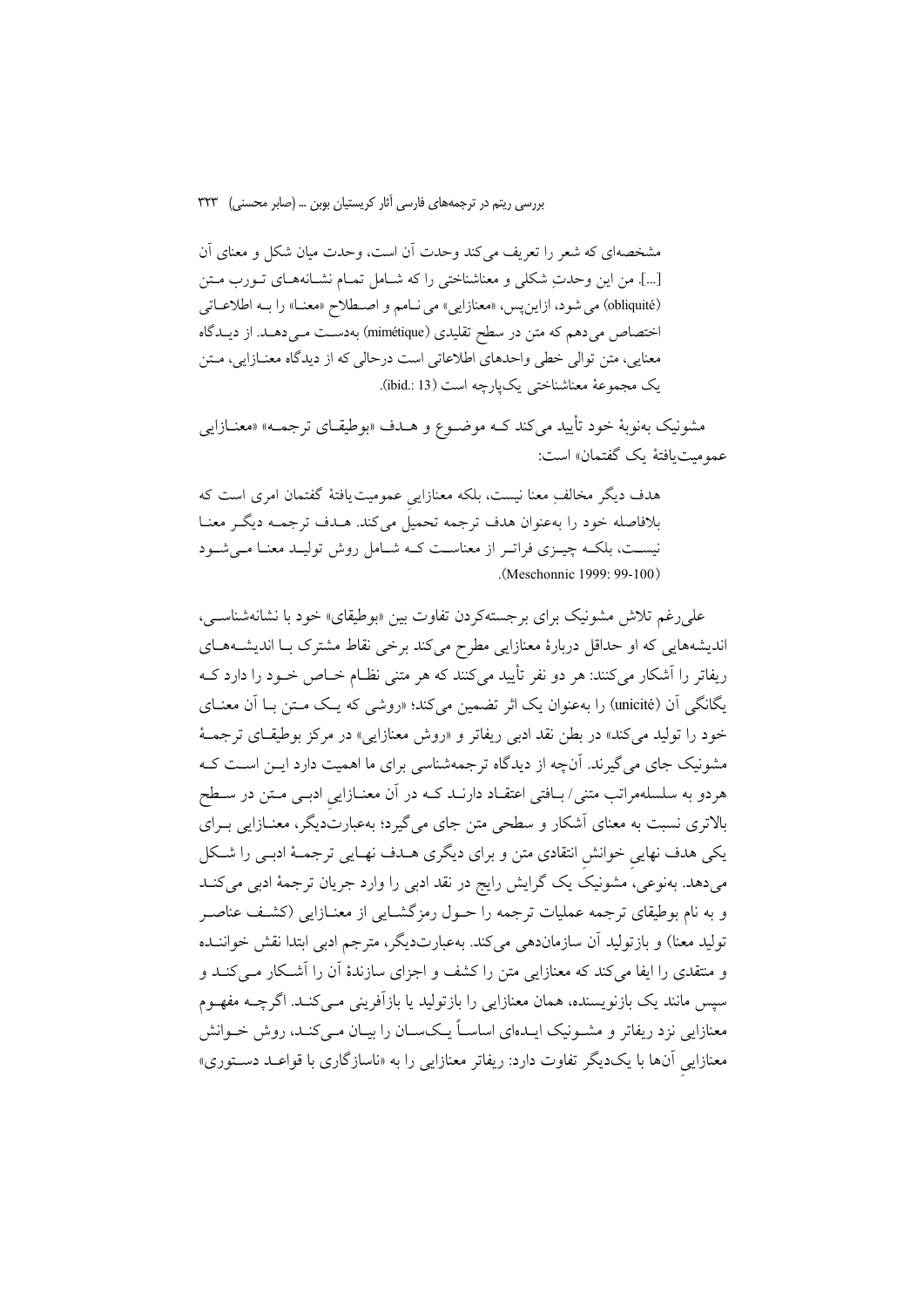(agrammaticalité) مربوط میداند (Riffaterre 1983: 12)، اما مشونیک بـر دو مفهـوم سـتتی ریتم و نوای گفتار (prosodie) تمرکز مےکنـد و بـهعقیـدۀ او، بــرای کشـف و آشـکارکردن معنازایی متن اصلی، بوطیقای ترجمه باید دو عامل «ریتم» و «نوای گفتار» را در نظـر بگیــرد. مشونیک ریتم را «سازماندهی و مشی معنا در گفتمان» معرفی می کند و آن را با سازمانده<sub>سی</sub> (از نوای گفتار تا لحن) جنبـهٔ فــردی (فردیــت) (subjectif) و مشخصــهٔ (spécifité) گفتــار و تاريخيت آن (historicité) مربوط مي داند (319 :1999 Meschonnic). به عقيدهٔ او، اين ريستم را نمي توان پيش بيني و پيش گويي كرد و روش تنفس متن است. خاصيت و يگـانگي مـتن بـه بودن یا نبودن ریتم بستگی ندارد، بلکه بر ماهیت ریتم استوار است کـه همیشـه یـکسـان نیست و هر متن ریتم خاص خود را دارد. دربارهٔ نوای گفتـار، کــه در نوشـتههـای دیگـران شامل ریتم نیز می شود، باید گفت که در بوطیقای ترجمهٔ مشونیک، رابطهٔ میان آنها واژگــون می شود و نوای گفتار جزئی از ریتم است. نوای گفتار در نوشتههای مشونیک معنایی خــاص بهخود مي گيرد و به «سازماندهي واكهها و همخوانها در متن» تبـديل مـي شـود (99 :.ibid). جا دارد بگوییم که مشونیک برای تکرار همخوانها اهمیت بیش تـری قائـل مـی شـود، زیـرا بهعقیدهٔ او، از عصر رمانتیسـم، تکـرار هــمخـوانهـا از مشخصـات اساســی شــعر مــدرن محسوب می شود. مشونیک می کوشد تا در اثر خود، *بوطیقــای ترجمــه* (۱۹۹۹)، بــا اَوردن مثالهای مختلف نشان دهد چگونه ریـتم و نـوای گفتـار در معنـازایی مـتن ایفـای نقـش می کنند: در جملهٔ سادهٔ "I think I hear them" از نمـایشiامـهٔ هملـت، حـذف "that" در متن اصلی نشاندهندهٔ شفاهیت متن (oralité)، یکی از مشخصههای غالـب نمـایشiامـه است؛ در این جا ریتم در سطح نحو (syntaxe) آشکار مے شود و باوجود سادگی آن، فقط يک مترجم، ريموند لوپوتر، متوجه اين نکته شده و مکث جملهٔ انگليسي را با يک ويركول در ترجمــهٔ فرانســه (Je crois, je les entends) بــازآفريني كــرده اســت و بــدين ترتيب نحو زبان جاي گزين ريتم گفتمان شده است (139-138 :Meschonnic 1999). در کتاب *رسالهٔ ریتم ن*یز، که با همکاری ژرار دسون نوشته شده، مشونیک ریتم را بررســی و اّن را این گونه تعریف میکند: «سازماندهی جریان سخن در زبـان بـهدسـت یـک سـوژه» (Dessons and Meschonnic 2005: 465). در این تعریف، سخن بهمعنای فعالیت فردی سوژه و ثبت فرد در زبان از طريق گفتمان اوست.

علاوهبر مشـونيک، ديگـر نظريـهپـردازان ترجمـه نيـز بـه اهميـت ريـتم در ترجمـه پرداختهاند، ازجمله آنتوان برمان که بهعقیــدهٔ او رعایــتنشــدن ریــتم در ترجمــه از نتــایج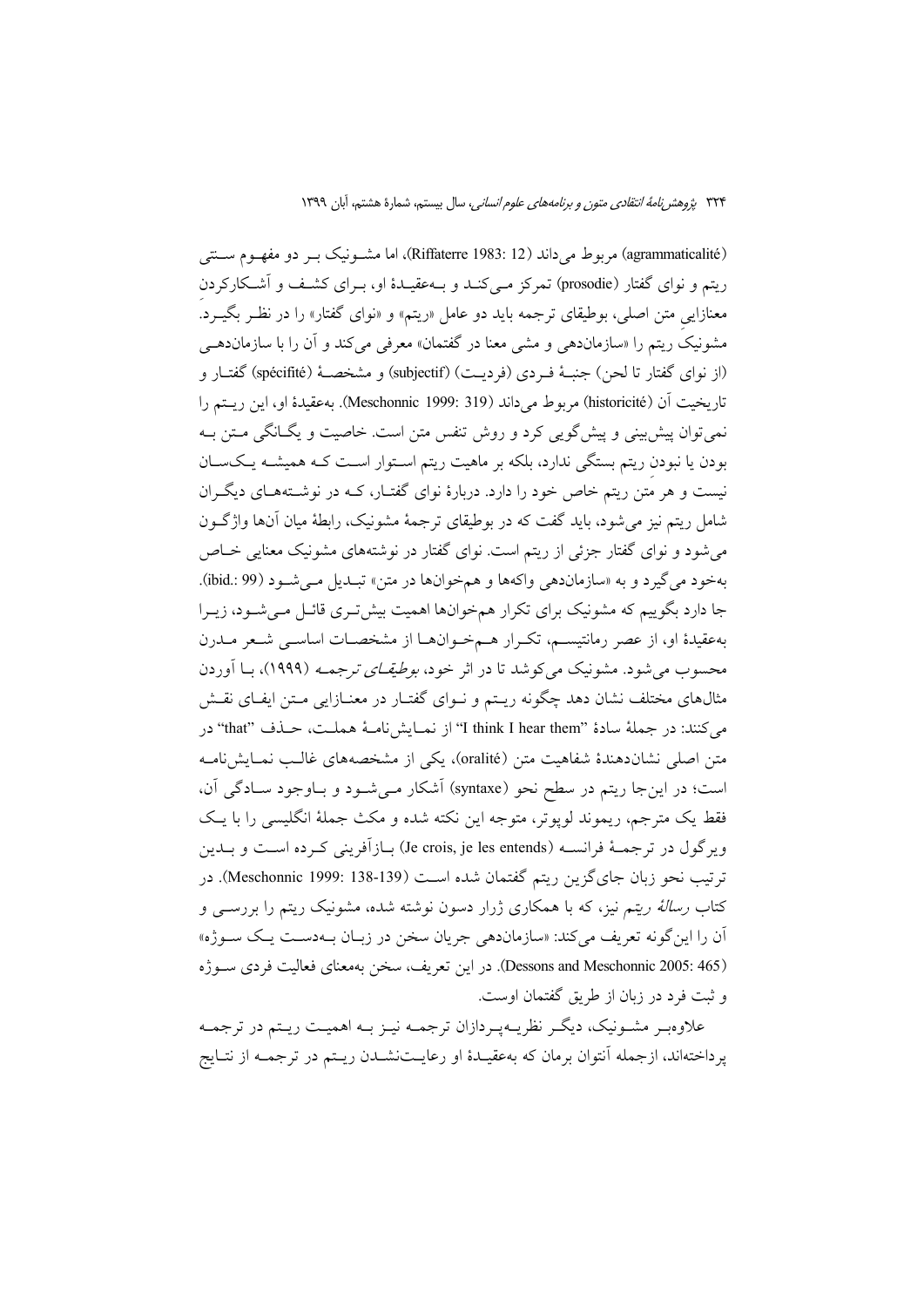گرایشهای منحرفکننده در ترجمه است که لفظ را بـهنفـع «شـکل زیبـا» و معنــا ویــران می کننـد (52 :Berman) برمـان در چهـارچوب ايـن گـرايش هـا برخـي رويكردهـاي مترجمان را افشا می کند که باعث ازمیان رفتن ریتم متن اصلی مے شوند: اولـین رویکـرد بـا عنوان «منطقی سازی» (rationalisation) به ساختارهای نحوی متن مبـدأ و هــمچنــین کــاربرد علائم سجاوندی مربوط می شود. مترجم بهنام «نظم و ترتیب جملـه» سـاختار درهــمتنیـده، تکرارها، جملههای معترضه، جملههای بلند، و جملههای بدون فعـل مـتن اصـلی را درهــم میشکند و ساختاری خطی و یکنواخت در متن ترجمه خلق میکند. رویکرد «شفافسازي» (clarification)، كه درواقع نتيجة همان منطقىسازي است، بــهمعنـاي افــزودن اجزایی به متن ترجمه است که در متن اصلی وجود ندارد، اما بهعقیـدهٔ متـرجم، بـرای درک بهتـر منظـور نويسـنده و معنـاي مـتن اصـلي، افـزودن أنهـا بـه ترجمـه ضـروري اسـت. منطقی سازی و شفاف سازی باعث طولانی تـرشـدن مـتن ترجمـه مـیشـوند، بـهطـوریکـه هرچیزی که در متن اصلی منقبض و فشـرده اسـت، در ترجمــه منبسـط و گسـترده شـود و ازاین رو، برمان عقیده دارد هر ترجمهای از متن اصلی طولانی تـر اسـت (Berman 1999: 56). یکدستسازی (homogénéisation) و تخریب ریتم متن اصلی از دیگر رویکردهـای رایــج در ترجمهاند که برمان دربارهٔ تأثیر آنها بر ریتم متن ترجمه سخن میگوید.

### ٤. مقابلهٔ متن اصلي و ترجمه

یکی از مراحل اصلی بررسی هر ترجمـه، کـه نقشـی اساسـی در صـحت و دقـتِ آن دارد، انتخاب برش۵مایی از متن است که باید با ترجمهٔ آن مقابله شوند. این انتخاب بهشکل اتفـاقی صورت نمی گیرد، بلکه با مطالعههای جنبی همراه است که منتقد را با ویژگی هـای فکـری و نوشتاری نویسندهٔ مبدأ آشنا میکنند، همانگونهکه انتظار مـیرود، متـرجم نیـز پـیش از آغـاز ترجمه با استفاده از منابع مختلف، با فكر و نوع نوشتار نويسندهٔ مبدأ آشــنا شــده باشــد. ايــن مطالعههای مقـدماتی باعـث مـی شـوند تـا منتقـد ترجمـه هـدفمندانـه «بـرش۵حـای متنـی مشكل أفرين» و «برش هاي متنى معجـزهأســا» (Berman 1995: 66) را از مــتن اصــلى و مــتن ترجمه انتخاب کند که ازیکسو، معرف ویژگیهای فکری و نوشتاری نویسندهٔ مبـدأ باشــند و ازسویدیگر، با موضوع و هدفی که منتقد ترجمه درپی بررسی آن است، سـازگار باشـند؛ مثلاً در این مقاله که هدف آن بررسی ریتم در ترجمه است، برش۵هایی از متن اصـلی و مــتن ترجمه را انتخاب می کنیم که بهنظر می رسد ریتم آنهــا بــرای متــرجم مشــکل آفــرین باشــد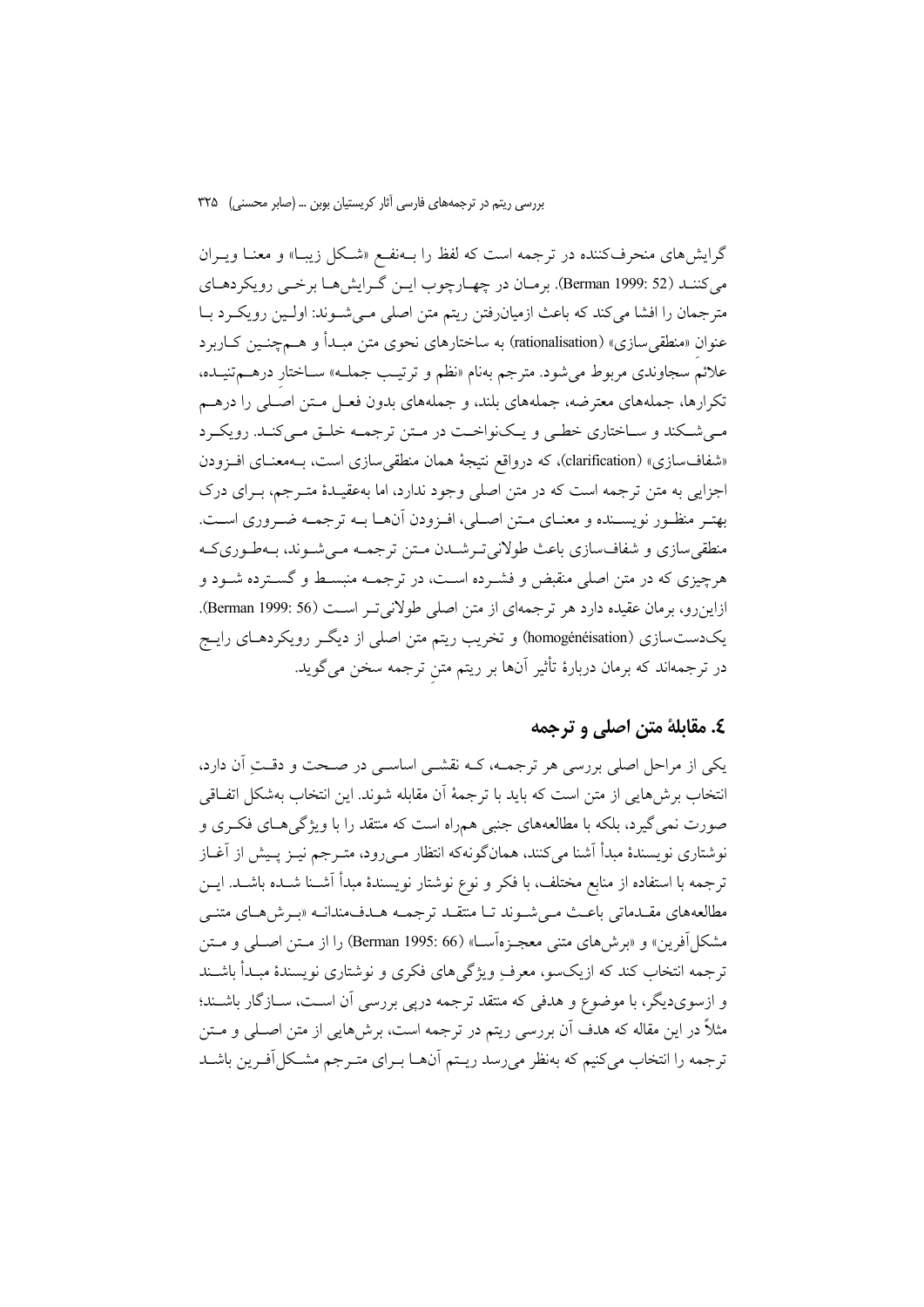(برش های متنی مشکل آفرین) یا این که مترجم در بازآفرینی ریــتم آن۱مـا موفــق بــوده اســت (بوش های متنی معجزهآسا). بدین ترتیب، ما در ابتدا بـه خوانــدن منــابعی دربــارهٔ کریســتیان بوبن يرداختيم كه نتيجهٔ آن در بخش اول مقاله آورده شد. سيس با در نظر داشتن اين نكــات به خواندن چندبارهٔ دو اثر کریستیان بوین به نام *ابله محله و ایزابـل بـروژ* و ترجمــهٔ فارســی آنها یرداختیم که در نتیجهٔ این خوانشها، برشهایی از دو کتاب انتخاب شد که ریتم آنهــا نقشی اساسی در معنازایی متن دارد یا این که ریتم آنها بهوفور در نوشــتههــای بــوین تکــرار میشود و درواقع، ریتم و ساختار آنها جزء ویژگیهای سبکی بوبن محسوب میشود.

داستان *آبله محله* با اتفاق کلیدی داستان، یعنی توصیف ژه و ملاقــات او بــا اَلــبن، اَغــاز می شود و جملههای منقطع و کوتاه و بدون فعل و همچنین تکرار کلمههایی ماننـد «sourire» (لبخند)، «lumière» (نور)، و «lac» (دریاچه) نقشی کلیدی در ایجاد ایستایی و آرامشــی ایفـا می کند که با منجمدشدن ژه و تثبیت لبخند او درمیان یخ ها در ارتباط است؛ امـا در لحظـهای که آلبن ژه و لبخند او را می بیند، این سکون و آرامش درهم می شـکند و صـحنهٔ فـرار او در قالب جمله های بلند و یکنواخت بیان می شود؛ امـا ایــن اضـطراب و اَشــفتگی زیــاد طــول نمي کشد و دوباره در قالب جمله هاي کو تاه و منقطع و هم چنين تکرار کلمهٔ «cœur» (قلب) كه تداعي كنندهٔ تپش قلب البن است (از تكرار همخوانهاي [k] و [p] چشمپوشي مي كنـيم)، با آرامش و شادی ژه جای گزین می شود:

Son cœur saute dans sa poitrine comme un écureuil fou. Son cœur cogne dans sa poitrine comme un pic-vert. Son cœur galope dans sa poitrine comme un poulain. Son cœur lentement se calme. Son cœur à présent n'a plus peur, son cœur lui envoie des petites giclées de sang dans les extrémités des mains et des pieds, son cœur le remet en mouvement, le fait aller à nouveau, à quatre pattes cette fois-ci, jusqu'au centre du lac de Saint-Sixte (Bobin 1998: 5).

در ترجمهٔ این بخش، مترجم نهفقط کلمـهٔ «قلـب» را در ترجمـه تکـرار مـه کنـد، بلکـه می کوشد ریتم جملههای متن اصلی را نیز بازآفرینی کند:

قلبش مانند قلب یک سنجاب آشفته و دیوانه، در سینه می تیـد. قلـبش در سـینه ماننــد یـک دارکوب می کوبد. **قلبش** در سینه مانند کرماسبی می دود. **قلبش** انــدکانــدک آرام مــی گیــرد. اکنون دیگر **قلبش** هراسی ندارد و ترشحات ریبز خبون را بیه نبوک دستها و پاهیایش می فرستد. **قلبش** دوباره به حرکت می افتد و او را، بار دیگر، اما این بـار چهاردســتویــا، بــه وسط درياچهٔ سن \_سيكست مي كشاند (بوبن ١٣٩٨: ٧-٨).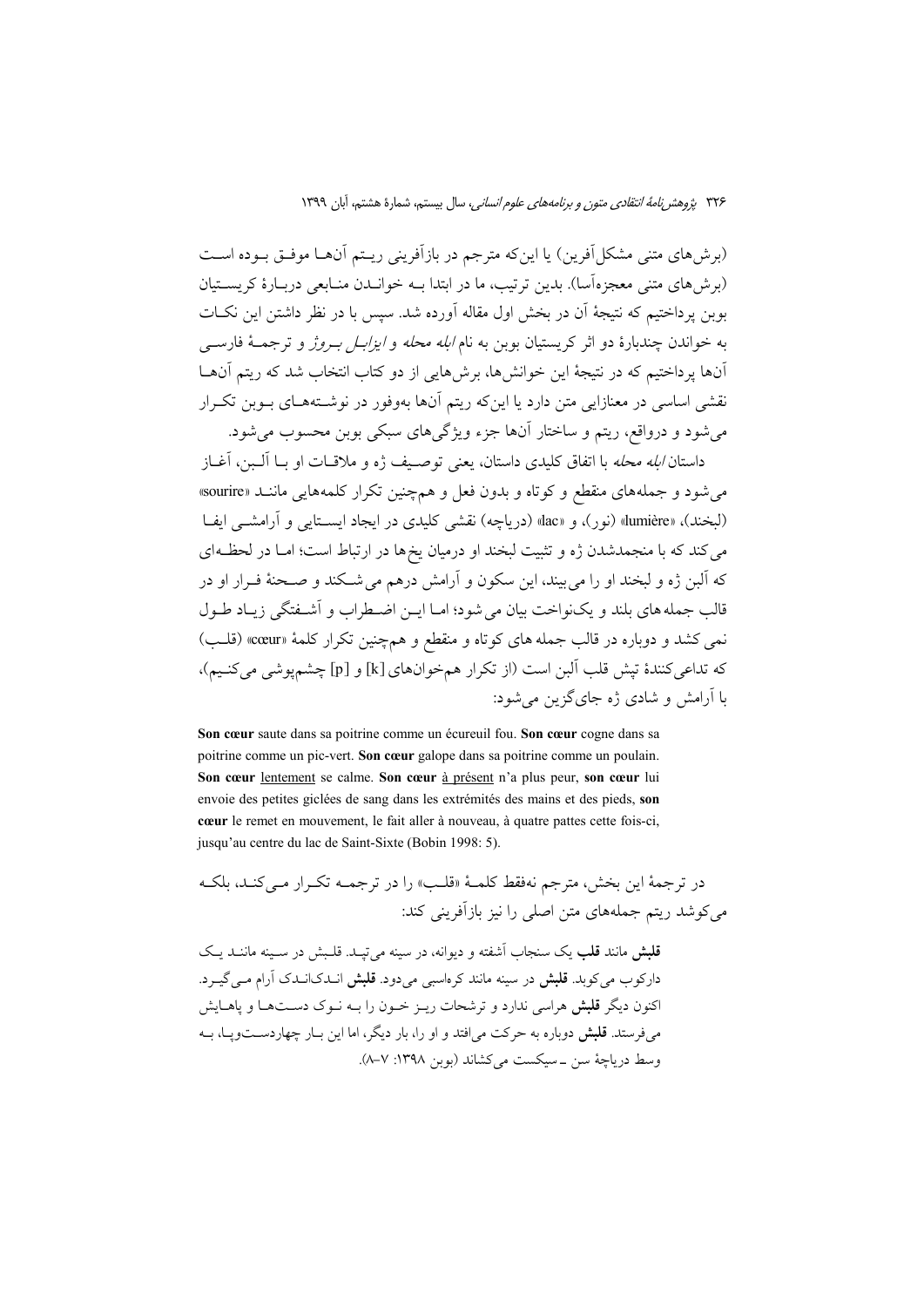بررسی ریتم در ترجمههای فارسی آثار کریستیان بوبن ... (صابر محسنی) ٣٢٧

داستان ایزابل بروژ نیز با جملههای کوتاه و منقطع آغاز می شـود و حتـبی زمـانی کـه نم.نم باران تبدیل به رگبار می شود، آرامش موجود در جملههای کوتاه بههم نمی ریــزد و فقط زمانی که ایزابل از نزول مصیبت، یعنی رفتن یدر و مادر، آگاه مــی شــود، بــهتــدریج حضور ویرگولها و نقطهها کمرنگ می شود و چند جملـهٔ بلنـد تـلاش او بـرای پــافتن آنها را نشان مے دهد:

Une pauvre fée qui court le long de l'autoroute, sa robe trempée, son cœur boueux, frôlée par les voitures, tombant, se relevant, tombant à nouveau.

Une adulte de treize ans qui hurle après ses parents pour leur dire que tout est pardonné, qu'ils peuvent revenir, qu'on ne les grondera pas (Bobin 1992: 8).

Une fille démente par trop de sagesse d'un seul coup. Calme, maintenant. Elle marche. Elle revient vers la station-service. Elle s'arrête avant l'entrée. Déchire la lettre en petits morceaux, avec tous les papiers dedans. Regarde le vent froid disperser toute cette neige. Puis elle entre (Bobin 1992: 8).

بررسی صفحات آغازین ترجمهٔ *ایزابل بروژ* نشان می دهد متـرجم دسـت بـه بــازآفرینی ريتم جملهها و تكرار كلمههايي زده و بهويژه به ترجمهٔ دقيق جملههاي بـدون فعـل وفـادار بوده است، اما در برخی جاها، تکرار کلمههـا و ریـتم جملـههـا را نادیـده گرفتـه اسـت. در ترجمهٔ دوجملهای که نقل کردیم، تغییر ریتم کوتاه و منقطع جملـهٔ اول بــه ریــتم طــولانی و يبوستهٔ جملهٔ دوم کاملاً مشهود است:

کوتاهی جملهها و حذف ضمیرهای فـاعلی در ابتـدای جملـههـای فرانسـه در ترجمـهٔ قسمت سوم نيز بازآفريني مي شود:

دخترکی ناگهان دیوانه از شدت عقل، اکنون آرام است. راه می رود، به ایسـتگاه برمـی گـردد. جلوی در می ایستد. نامه و همهٔ مدارک داخل پاکت را پارهپاره می کند. به باد سردی که تمام این برف را به این سو و آن سو می بر د، نگاه می کند. بعد وارد می شود (بوین ۱۳۹۰: ۱۲).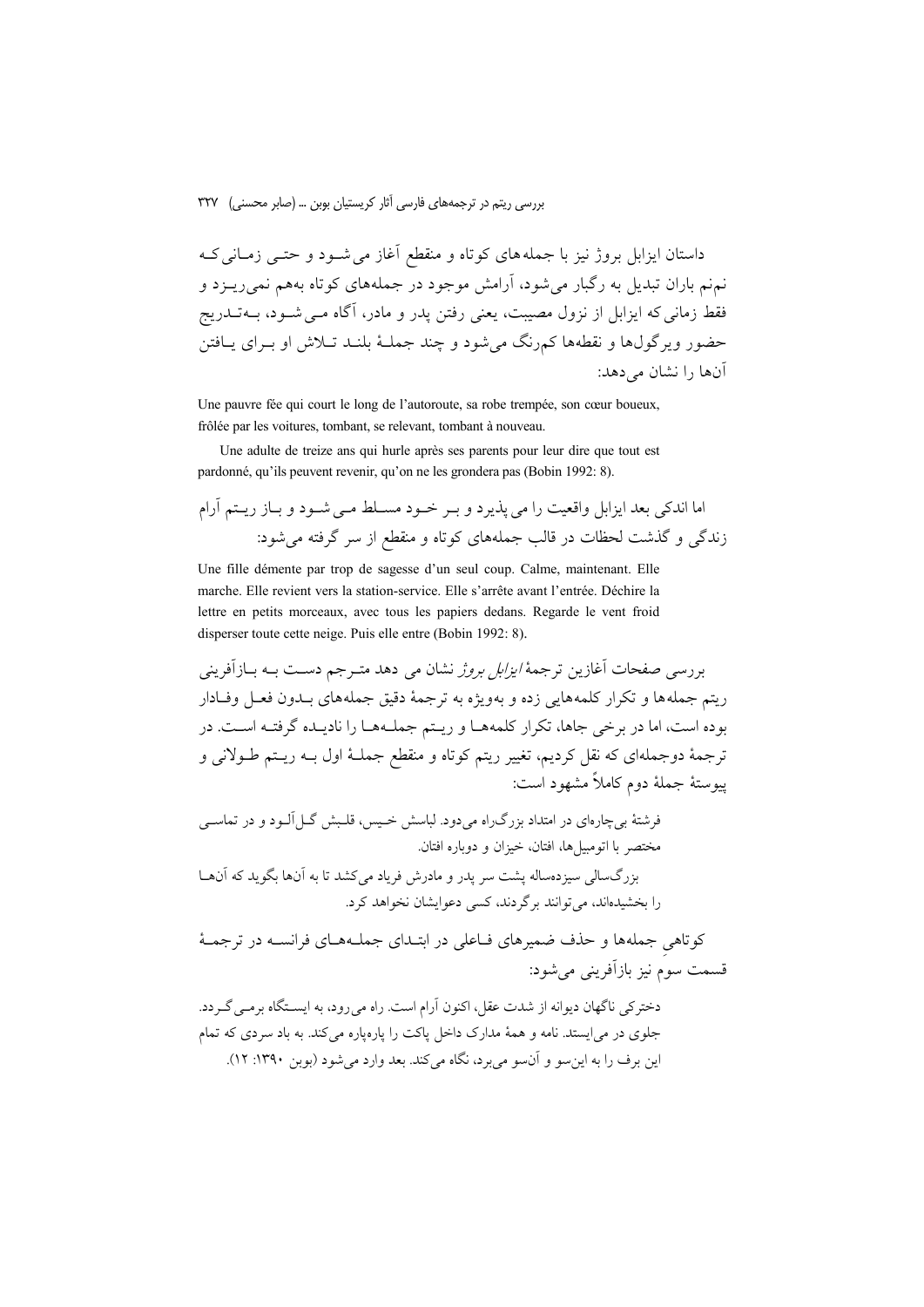یکی از ویژگی های نوشتار بوبن بهکاربردن جملههای کوتاهی است که یـک کلمــه از آن در جملهٔ کوتاه بعد تکرار میشود؛ مثلاً در *ابله محله،* هنگامیکه آلبن با ژه، بانوی سرخپــوش خوابیده در زیر یخ دریاچه، آشنا می شود، این آشنایی مانند رازی توصیف می شود، امــا بــرای اینکه این راز راز باقی بماند باید آن را آشکار کرد:

Il a un secret, Albain. Un secret, c'est comme de l'or. Ce qui est beau dans l'or, c'est que ça brille. Pour que ça brille, il ne faut pas le laisser dans une cachette, il faut le sortir dans le plein jour. Un secret c'est pareil. Si on est seul à l'avoir, ce n'est rien. Il faut le dire pour que cela devienne un secret (Bobin 1998: 15).

همانطورکه پیش تر گفتیم، توصیههای بوبن اغلـب بــهخــلاف عــادات روزمــرهٔ زنــدگی اجتماعی ماست و ازاین و، اغلب شگفتی و اشتباق خواننده را بههمراه دارد. تکرار کلمـههـا و بهکاربردن جملههای کوتاه موجب تأکید بیش تر و ایجاد لحنی صــمیمانه مــیشــود کــه بــا شفاهیت متن در ارتباط است. در ترجمهٔ فارسی، کوتاهی جملهها و تکرار کلمـههـا رعایـت شدهاند. ازسویدیگر، مترجم با افزودن ضمیر مفعولی «اش» به انتهای «نگه» و «ش» به پایــان «خارج» جنبهٔ شفاهی را که در نوشتار بوبن نقشی اساسی ایفا می کند، در متن فارسـی ایجـاد کرده است (در فارسی نوشتاری به جملههایی مانند «نباید آن را در مخفی گاه نگاه داشـت» و «باید اّن را در روز روشن خارج کرد» عادت داریم):

آلبن **رازی** دارد. **راز** مثل **طلا**ست. زیبایی طلا در این است کـه مـی **درخشــد**. و بـرای اینکه **بدرخشد**، نباید در مخفیگاه نگهش داشت، باید در روز روشن خارجش کرد. راز هم همین طور است. اگر راز فقط مال خودمان باشد، ارزشی ندارد. برای این که یک راز، راز بماند، باید آن را به کسی گفت (بوین ۱۳۹۸: ۲۰).

در ادامهٔ داستان، هنگامه ٍکه اَلبن راز خود را با پرون (Prune)، دختری که به او علاقهمنــد است، در ميان مي گـذارد و او را بــه ملاقــات ژه مــي بــرد، غيرمنتظــرهبــودن ايــن ملاقــات و معذببودن آلبن فرصتي است تا بوبن وارد داستان شـود و در قالـب جملــههــاى منقطــع و کو تاه درسی را بیان کند:

Geai est bien là, et Albain la regarde, et Albain lui parle, il lui présente Prune, il est un peu gêné dans sa présentation, on dirait qu'il s'excuse de n'être pas venu seul, les vraies rencontres, c'est un et un, pas un et deux, enfin on fait comme on peut, et puis Geai aime les enfants, un enfant de plus, ça ne se refuse pas. (Bobin 1998: 21).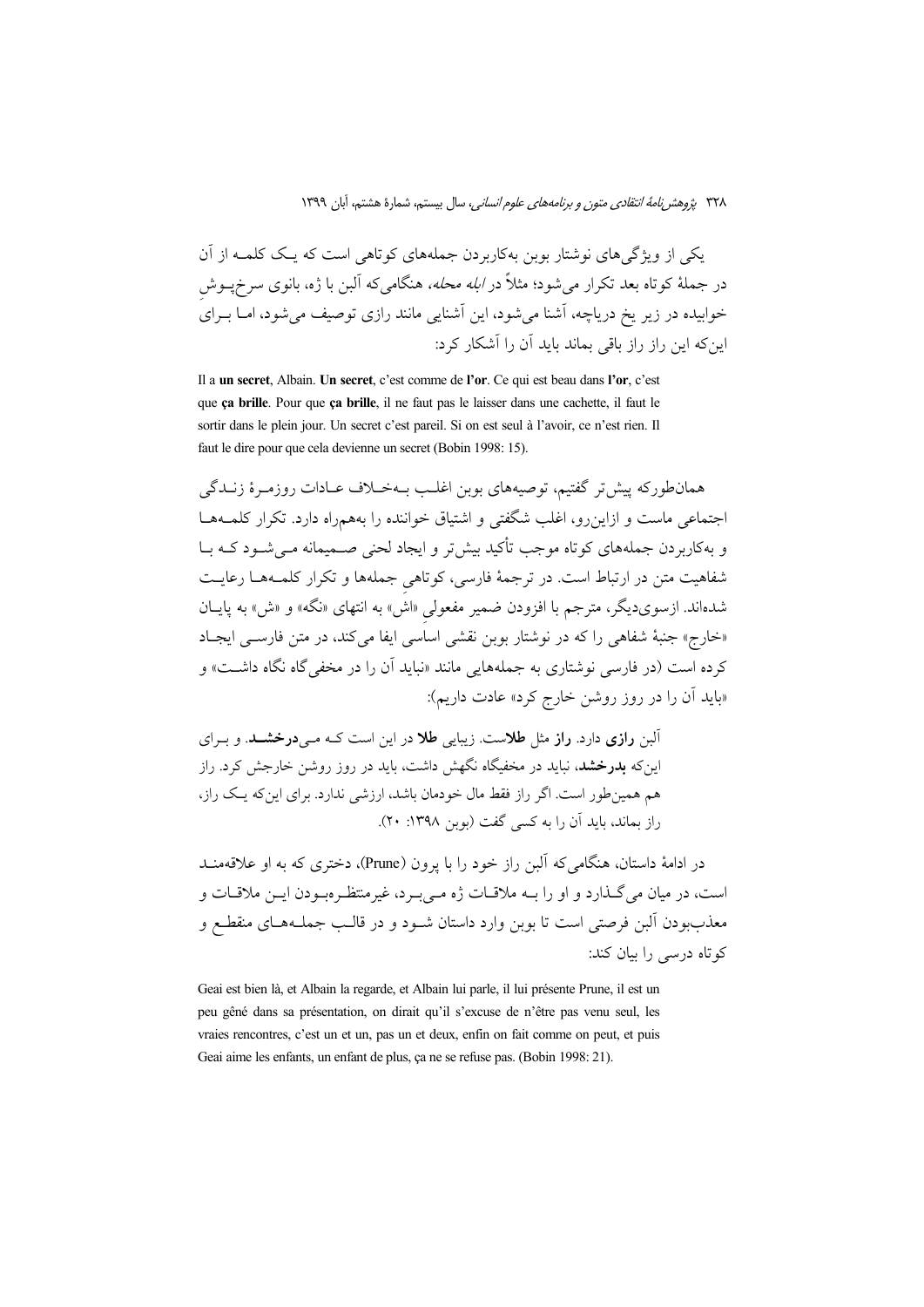در ترجمهٔ این قسمت نیز قویمی خود را وفادار به ریتم و لحن متن اصلی نشان میدهد. هرچند تکرار اسم آلبن و «et» در ابتدای جملهٔ دوم و سـوم حـذف شـده اسـت، امـا همـین حذف عامل کوتاهی جملههای فارسی و نزدیکشدن ریتم آن به متن اصلی است:

ژه همان جاست، آلین به او نگاه می کند، با او حرف می زند، پریون را به او معرفـی مـی کنـد، هنگام معرفی کمی معذب است، انگار از این که تنها نیامده عذر می خواهد، ملاقات حقیقی، ملاقات یک نفر با یک نفر است و نه ملاقات یک نفر با دو نفر. بااینهمــه، آدم آن چــه را از دستش برمی آید انجام میدهد. وانگهی، ژه بچههـا را دوسـت دارد و یـک بچـهٔ بـیش تـر را کسی رد نمیکند (بوبن ۱۳۹۸: ۳۰-۳۱).

آلین که در روستای خود به دیوانگر شهره شده، نیمهشیر کودکان روستا را روی تسهای گرد آورده و به نواختن ویولن و خواندن ترانهای که با اسم کودکان ساخته مشغول می شود، اما پس از مدتی والدین از راه میرسند و پایان جشن کودکانهٔ آنها با سه جملـهٔ کوتـاه، کـه مانند ضربهای فرود می آیند، اعلام می شود:

Chaque couplet porte le nom d'un des enfants présents. Le troisième est consacré à Lucien. On ne saura jamais dans quoi Lucien peut tomber: les parents surgissent dans la clairière, ramassent leur progéniture par le fond de la culotte de pyjama. Les claques volent, la lune pâlit, le violon tombe (Bobin 1998: 42)

در ادامهٔ داستان خواهیم دید که این سه جملهٔ کوتاه درواقع سه ضربهٔ چکشی اسـت کـه یایان دادگاه افکار عمومی روستا را اعلام می کنـد: اهـالی حکـم بـه اخـراج آلـبن از روسـتا می دهند و یدر او را بهاجبار بههمراه قابلمهفروش دورهگردی به شهر می فرستد.

ترجمهٔ این بخش بهواسطهٔ اضافهشدن برخی کلمهها بهمنظور بیان دقیق تـر معنـبی برخـبی كلمههاي فرانسه بلندتر از متن اصلي است ((جاي كمدرخت جنگل) بــهجــاي «Clairière» و «شلوارک لباس خواب» بهجای «Pyjama»)؛ هرچند می توان با اندکی وسواس کمتر نسبتبه بیان معنای دقیق کلمهها، جملهها را کو تاهتر کرد، اما ســه جملــهٔ اَخــر پــاراگراف کــه نقشــی كليدى در اعلام پايان جشن و ادامهٔ داستان دارند، با همان ريتم ترجمه شدهاند:

هریک از بندهای ترانه، نام یکی از بچـههـای حاضـر در مجلـس را در بـر دارد. بنـد سـوم مربوط به لوسین است. هرگز نخواهیم دانست که لوسین کجا افتاد: پدر و مادرها ناگهــان در جای کمدرخت جنگل ظاهر می شوند، پشت شلوارک لباس خواب فرزندانشان را می گیرنـد و بچهها را از زمین بلند میکنند. صدای سیلی طنین میاندازد، مـاه رنـگ مـی بـازد. ویلـون می افتد (بوین ۱۳۹۸: ۲۰).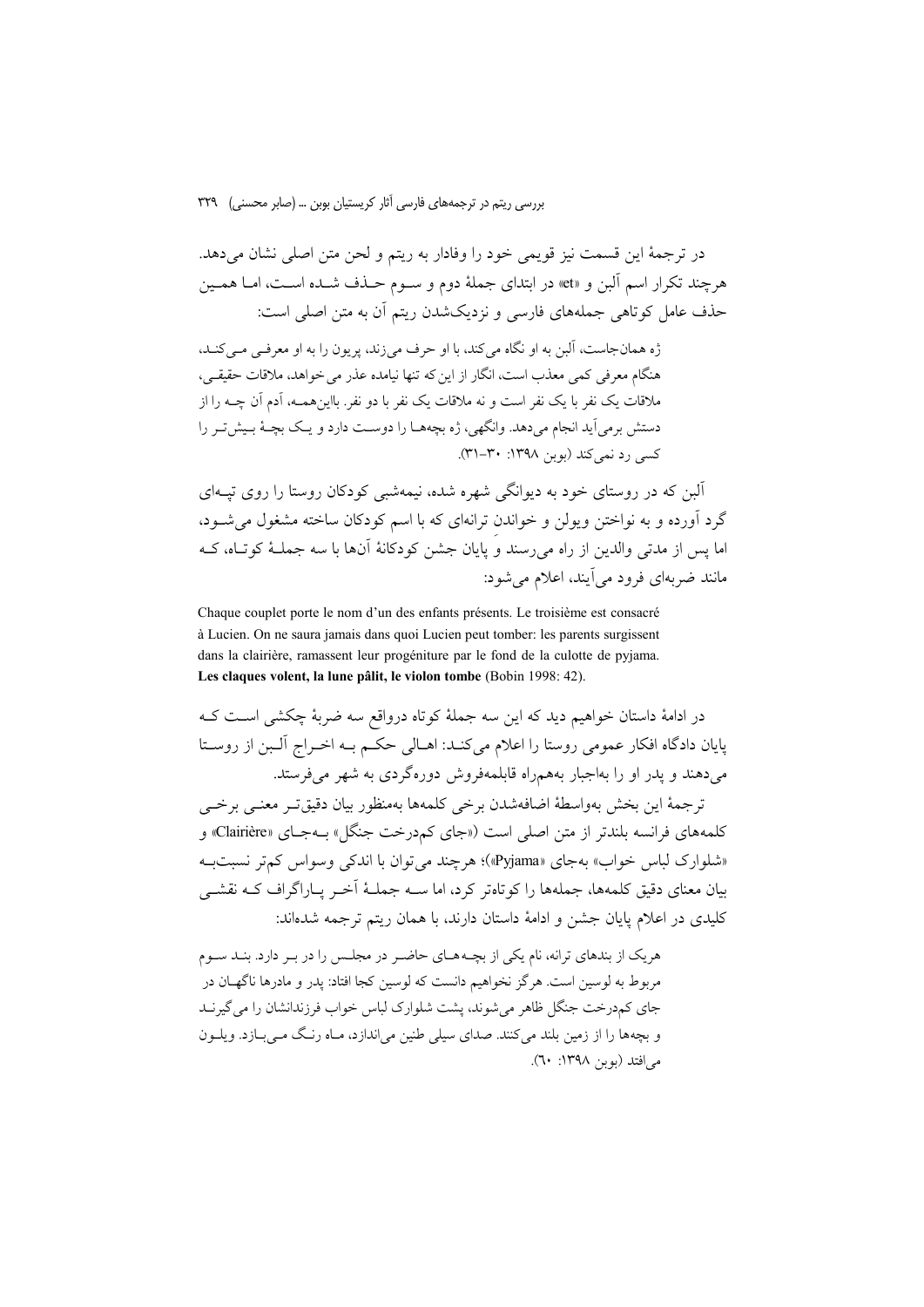یکی دیگر از برش های *ابله محله* که نقش جملههای کوتاه و تکرار کلمههای در اثر مهم است، به اولین ملاقات آلبن و رزاموند مربوط می شود. منقطعبودن جملههـا ارتبـاطی بـا حال آشفته و پریشان آلبن در این ملاقات ندارد، بلکه مانند بخش های دیگ ، بـهعقیـدهٔ بوبن، براي چشيدن و لذتبردن از تمام لحظات زندگي مربوط مي شود؛ درواقع، بوبن با بهکاربردن جملههای منقطع و تکرار کلمههایی که باعث کاهش سـرعتِ خوانــدن مـتن می شود، دریی طولانی کردن این ملاقات و دوچندانکردن لذت شنیدن صـدای دلنشـین رزاموند است:

Albain a écouté Rosamonde première dans un contentement parfait. Il n'a rien entendu de ce qu'elle disait, seulement la voix. Il est tombé amoureux fou de cette voix, donc de ce corps, donc de cette âme, donc de Rosamonde seconde sortie de Rosamonde première, sortie, surgie, jaillie, éclose dans ce corps et cette âme, à peine sortie en vérité, à peine surgie, jaillie, éclose — inséparable. Il a dit oui à tout sans même comprendre ce qu'il y avait dans ce tout (Bobin 1998: 72).

آلین با خرسندی کامل به حرف های رزاموند اول گوش داد. اصلاً نشنید کـه او چــه مي گويد، فقط صداي او را شنيد. آلين ديوانهوار به اين صدا دل باخت، بنياراين، سه آن روح و بنابراین، به رزامونــد دوم کــه از آن جســم و آن روح خــارج، ظــاهر، نمــودار و شکوفا شده بود. و درحقیقت نه کاملاً خارج، نــه کــاملاً ظــاهر، نمــودار، شــکوفا، بلکــه جدانه نابذير (بوين ١٣٩٨: ١٠٢).

همانگونهکه مشاهده می شود، در ترجمهٔ ایــن بنــد نیــز متــرجم در بــازآفرینی ریــتم موفقيت نسبي داشته است. توفيق اصلي مترجم در رعايت تكرار «بنـابراين» و «روح» و همچنین صفتهای «خارج»، «ظاهر»، «نمودار»، و «شکوفا» است که بهطور پیوسته برای رزاموند دوم بهکار رفته است، اما آنچه باعث شده است حالت منقطع ريتم متن اصـلـي در متن ترجمه محسوس نباشد، بهویژه زمانی که آن را با صدای بلند بُخوانیم، بهکـاربرد «و» بين دو كاربرد «بنابراين» مربوط مي شود. علاوهبراين كه مي توان گفت كــاربرد «و» در این جا ضروری نبوده و باعث روانی جمله شده، باید گفت که بوبن علاقهای به کباربرد «et» (و) ندارد و بهندرت این حرف ربط در نوشتههای بوبن بـهچشـم مـی خـورد. ایـن موضوع بهويژه زماني چشمگير است كه او چند كلمه (اغلب چندين صفت) را دريي هم در اَخر جمله مي اَورد:

Prune est timide, émouvante, discrète (Bobin 1998: 21).

«پریون خجالتی، تأثیر گذار و رازدار است» (بوین ۱۳۹۸: ۲۹).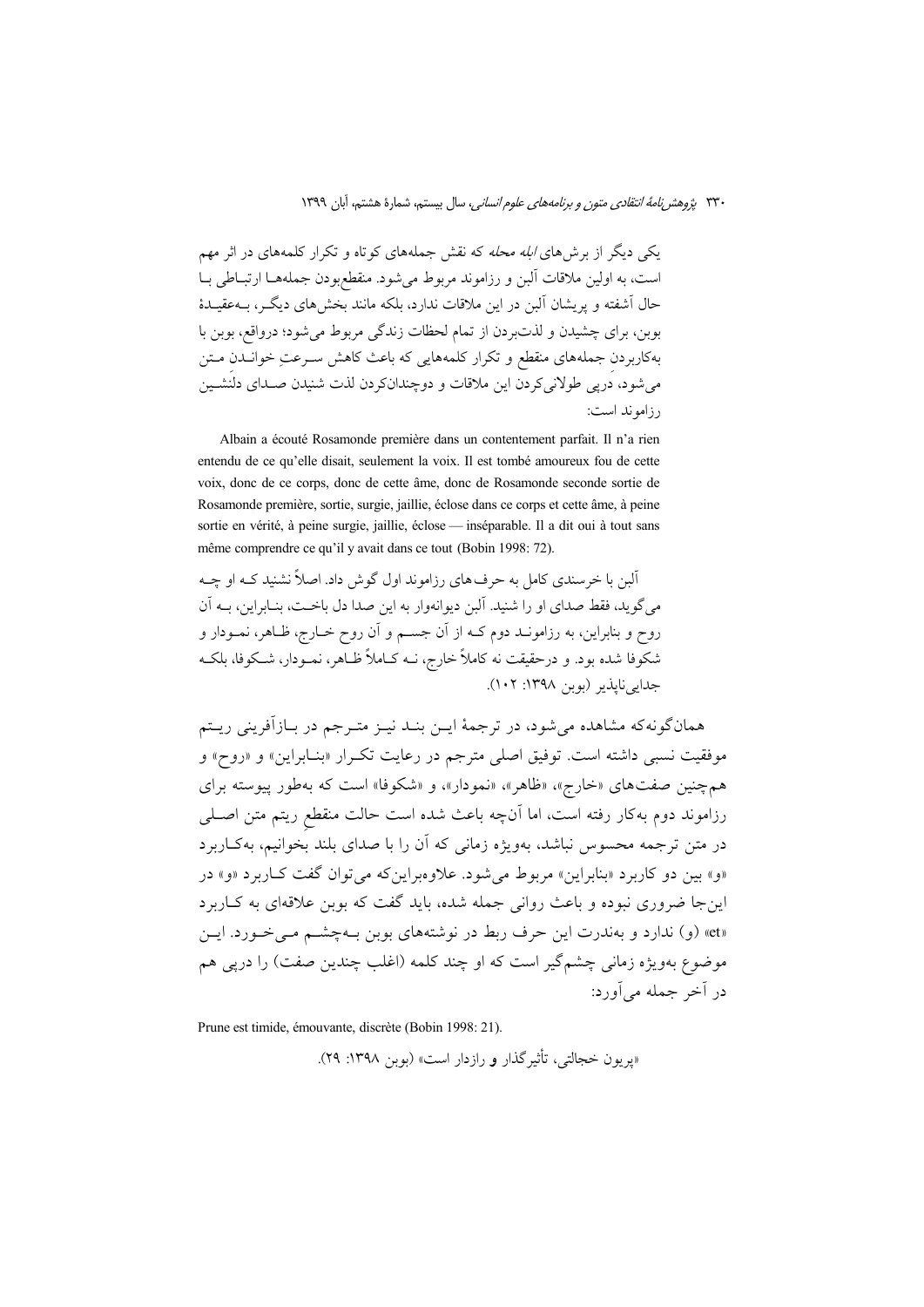#### بررسی ریتم در ترجمههای فارسی آثار کریستیان بوین … (صابر محسنی) ۳۳۱

Au collège, il fait des efforts visibles, considérables, remarqués (Bobin, 1998: 37). «در دبیر ستان، آلبن تلاش هایی فراوان، آشکار و قابل ملاحظه از خود نشان می دهـلـ» (بوين ١٣٩٨: ٥٧).

اما این خو دداری از بهکاربر دن «et» (و)، حـرف ربطـی کـه بـا عــادتهـای نوشــتاری و خواندني ما سازگار است و باعث رواني جمله و سرعت خواندن متن مي شـود، فقـط شـامل اسمها و صفتها نمی شود، بلکه جملههای کوتاه نیز بدون حرف ربط و بـا ویرگـول درپــی هم مي اَيند:

Une eau méchante, rageuse, déchire le tissu du paysage, efface l'horizon, cogne sur la tôle de la voiture (Bobin 1992: 5).

Le photographe revient, propose une cigarette à Isabelle qui n'a jamais fumé, elle veut bien, deux bouffées et elle tousse, elle continue, le tabac prend la pensée, le tabac enveloppe la pensée, le tabac grille lentement la pensée (Bobin, 1992: 52).

همان گونه که از مثالهای بالا مشخص است، اگر مترجم در ترجمهٔ کلمههایی کـه بـا ویرگول دری<sub>ی</sub> هم آمدهاند از روند عادی پیروی کرده و حرف ربط «و» را بین آنها بهکار برده است، اما در ترجمهٔ عبارتها و جملههای منقطـع از بـهکـاربردن حـرف ربـط «و» .<br>خودداری کرده و مانند متن اصلی، کلمههای «توتون» و «فکر» در ترجمه تکرار شدهاند؛ درنتیجه، ریتم منقطع متن اصلی که گذر کندِ زمان را تداعی میکنـد، در ترجمــه ایجـاد شده است. بند زیر نیز یکی از نمونههایی است که ریتم منقطع و کند جملههـا و تکـرار کلمهها در معنازایی متن نقش دارد و درواقع، تداعیکنندهٔ تنبلی و کندی آلبن در کارهای روزمره است:

Albain dans l'eau fuyante des jours ne nage même pas à contre-courant, à peine s'il nage, disons qu'il fait la planche— une feuille détachée de l'arbre, épousant chaque mouvement de l'eau, flottant, dansant. Regardant, écoutant, aimant (Bobin 1998: 51).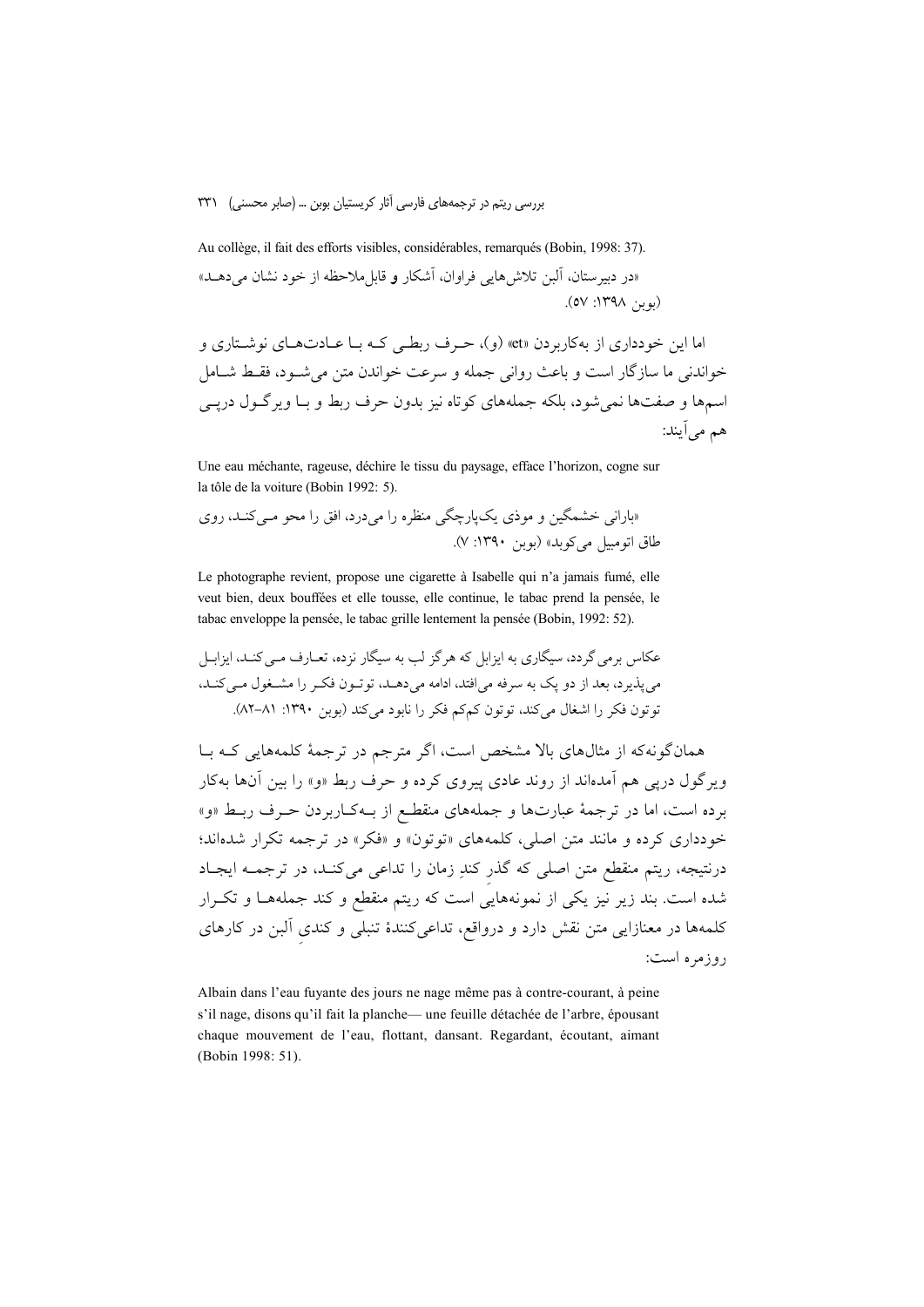در این بند، شاهد یکی از تکنیکهایی هستیم که اغلب در نوشـتههـای بـوبن بـهچشــم می خورد: او ابتدا فکر و عقیدهٔ خود را بهطور مستقیم با خواننده درمیان می گذارد و سپس بـا تشبیه یا مقایسهای ملموس، آن را تثبیت و تشریح میکند. در ایــنجــا نیــز بــوبن از تنبلــی و کندی آلبن سخن می گوید و زندگی را مانند رودخانهای میداند که آلبن در آن شناور است، اما او شناگر خوبی نیست و بهدنبال ماجراجویی و حرکت در خـلاف رودخانــه نیســت. او مانند برگی افتاده بر سطح آب است که به هرسو حرکت میکند:

آلبن در آب روان روزها، حتى برخلاف مسير هم شنا نمـىكنـد، حتـى چنـدان شـنايى هـم نمی کند، بهتر است بگوییم طاقباز روی سطح آب باقی میماند، مانند برگی از درخت افتـاده كه با هر حركت أب بالا و پـايين مـي رود، شـناور، رقصـان. درحـال نگـاهكـردن، شـنيدن، دوست داشتن (بوبن ١٣٩٨: ٧٢).

مترجم در بازآفرینی ریتم منقطع جملههای پایانی این بخش توفیق چندانی نداشته اسـت و با ترجمهٔ صـفتهـاي فعلـي بـه عبـارات «بـا هـر حركـت أب بـالا و يـايين مـي رود» و «درحال ...» باعث شده است متن ترجمه بهوضوح بلندتر از متن اصلي شود. در اين جب جب دارد از خود بیرسیم آیا با اندکی تغییر نمیتوان ترجمهای کوتاهتر ارائه کرد:

آلبن در آب روان روزها، حتى برخلاف مسير هم شنا نمى كند، البته اگــر بشــود گفــت شــنا می کند، بهتر است بگوییم طاقبـاز روی آب بـاقی مـی مانـد، ماننـد برگـی ازدرخــتافتـاده، سرگردان در هر حرکت آب، شناور، رقصان نگاه میکند، می شنود، دوست میدارد.

می توان مثالهای پرشمار دیگری نیز از کاربرد جملههـای کوتـاه و منقطـع و هــمچنــین تکرار کلمهها در نوشتههای بوبن بیان کرد. درواقع، یکی از ویژگیهای سبکی بـوبن کـاربرد جملههای کو تاه و تکرار کلمههاست. اما ذکر این نکته ضروری است که کـاربرد جملــههــای کوتاه و ربتم کند و تکرار کلمهها اغلب به افکار و توصیف شخصیتهای اصلی داستان، یعنی اَلبن و ژه، مربوط میشود؛ مثلاً در توصیف گهوارهای که در ویترین بوتیک قــرار دارد و توجه آلبن را به خود جلب می کند با جملههــای بــدون فعــل، منقطـع، و پر تکــرار مواجــه مي شويم (66 :Bobin 1998)، يا يسرازاينكه آلبن بههمراه قابلمهفروش دورهگـرد عــازم شــهر می شود تا راهورسم فروشندگی را یاد بگیرد، تجربهٔ ایــن ســفر در قالــب گفــتوگــوی میــان قابلمهفروش و آلبن بیان می شود. بوبن در این گفتوگو سبک زندگی و استدلال خــود را از زبان آلبن در پاسخ به صحبتهای قابلمهفروش که نمایندهٔ روش زندگی و تفکری است ک ما به آن عادت داریم با خواننده در میان می گذارد و ازایـــن(و، یکـــی از بخــش۵هــای کلیــدی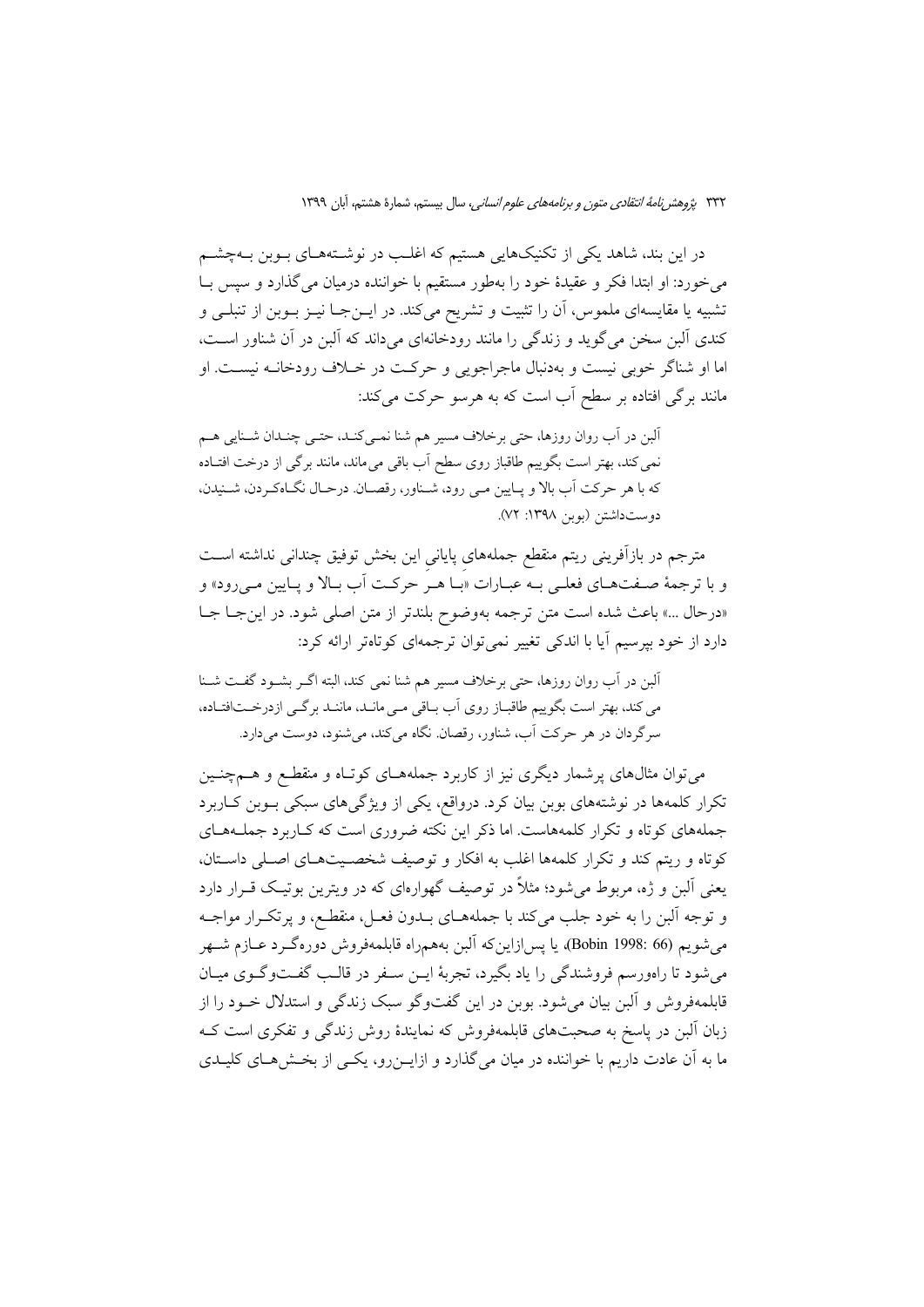بررسی ریتم در ترجمههای فارسی آثار کریستیان بوبن … (صابر محسنی) ۳۳۳

کتاب محسوب می شود. این گفتوگو مملو از نشانههای شفاهیت مـتن، یعنـی جملـههـای كوتاه و منقطع و تكرار كلمهها و عبارتهاست. بررسي اين برش از متن با ترجمـهٔ آن نشــان میدهد که مانند ترجمهٔ نمونههای دیگری که تا اینجا بررسی کردیم، مترجم به ریتم منقطـع و کوتاهی جملهها و همچنین تکرار کلمهها و عبارتها وفادار بوده است، اما گـاهی حـرف ربط «و» را که پیش(زاین دربارهٔ اَن سخن گفتـیم، در جاهـایی بـهکـار مـیبـرد کـه بـوبن از بهکاربردن آن خودداری کرده است. برای روشن کردن موضوع جا دارد قسمتهـایی از مـتن اصلي و ترجمه را نقل كنيم:

À fond, à bloc, à vif (Bobin 1998: 45-49) (٥ بار تكرار).

«با تمام وجود، با سرعت و با جان و دل» (بوبن ١٣٩٨: ٢٤–٦٩) (٥ بار).

Ce n'est pas un reproche, c'est une constatation (Bobin 1998: 45) (7 بار تكرار). «سرزنشت نمي كنم، فقط به اين مسئله توجه كردهام» (بوبن ١٣٩٨: ٦٥-٢٦).

Les gens, il faut les attirer, les ferrer, les amener dans la nasse (Bobin 1998: 47). «بايد أدمها را جـذب كـرد، دسـتوپايشـان را بسـت و أنهـا را بـه دام انـداخت»  $(\mu_{\nu}:NPY/\neg P)$ .

La vie est là, discrète, bruyante, colorée, petite, immense (Bobin 1998: 48).

«زندگی این جاست، آرام، برصدا، رنگارنگ، کوچک، بسیار بزرگ» (بوین ۱۳۹۸: ۷۸).

برخلاف زندگی، اندیشهها و گفتوگوهای شخصیتهای کلیدی داستان، کـه در قالـب جملههای کوتاه و منقطع و تکرار کلمهها و عبـارتهـا بيـان مـیشـوند، بـوبن در توصـيف اندیشه و ویژگیهای دیگر شخصیتهای داستان از جملههایی با ریتم عادی استفاده می کنـد و هيچ عاملي موجب كاهش سرعت خواندن متن يا جلبتوجـه خواننـده نمـي شـود. ايـن موضوع تا جایی پیش می رود که حتی در صفحهآرایسی کتـاب نیــز اثرگــذار اســت. یکــی از مصداقهای این نکته تغییر راوی در بطن یک پاراگراف است. درحالی که انتظـار مـی رود بــا تغییر راوی پاراگراف نیز تغییر کند، در کتابهای بوبن این اتفاق روی نمی دهـد یـا ایــن کــه گفتوگوی میان دو شخصیت نیز در قالب یک پاراگراف و بدون گنجاندن نقـل قــول۱هــا در سطرهای جدا بیان می شود؛ اما وقتی فکر و گفتوگوی میان آلبن و ژه مطرح باشد، از تمـام امکانات موجود (علائم سجاوندي و صفحهآرايي) براي برجستهکردن جملهها و جلبتوجـه خواننده استفاده می شود، بهطوریکه فقط گفتوگوی بین آلبن و ژه در سطرهای جــدا و در قالبی که به اّن عادت داریم اَورده می شود. بررسی بخش های مختلـف ترجمـهٔ فارســی *ابلــه*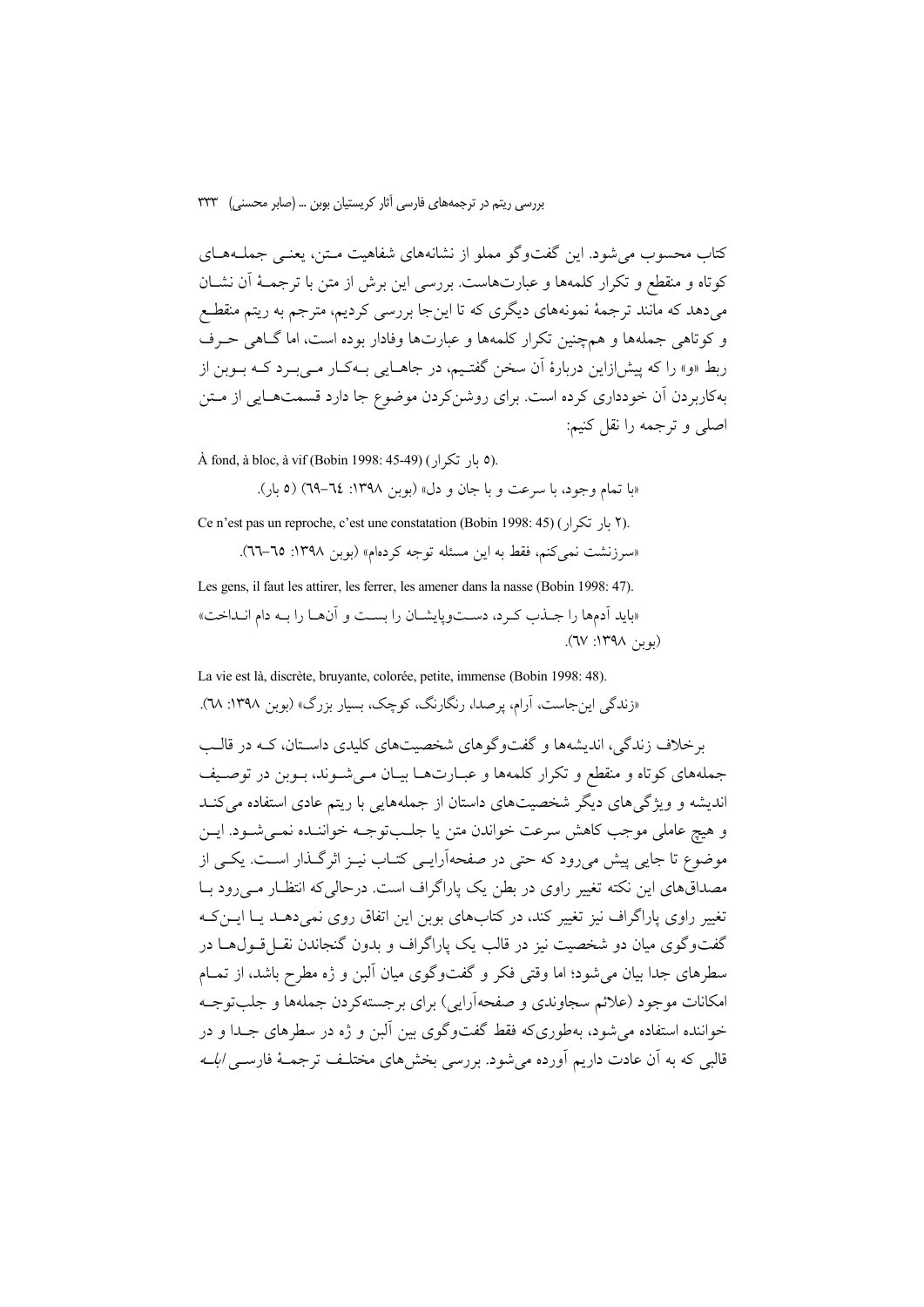مح*له* نشان میدهد که ازاین ظر، مترجم (و البته ناشر) کاملا صفحهارایــی و پــاراگراف بنــدی متن اصلی را رعایت کرده است و بهدنبال تغییر ساختار متن اصلی نبودهاند.

ین موضوع دربارهٔ داستان ایزابل بروژ نیز صدق میکند؛ حتی پنج بار تغییــر راوی باعــث نمیشود که پاراگراف شکسته شـود (22-20 :Bobin 1992). فقـط گفـتوگوهـای ایزابــل در سطرهای جدا نوشته میشوند یا اینکه اندیشههـا و حالـتهـای او در جملـههـای کوتـاه و پرتکرار توصیف میشوند؛ مثلا در صحنهای که ایزابل درصدد گرفتن پرندهای است، اشــتیاق و اضطراب ایزابل در دو پاراگراف مملو از جملـههـای کوتـاه و منقطـع و انباشــته از تکــرار كلمهها توصيف مي شود:

L'oiseau a interrompu son chant. Il gonfle sa gorge, tourne la tête de tous côtés. Elle ferme les yeux. Comme ça, je suis invisible. Une fourmi grimpe sur sa jambe gauche, redescend. Elle ne bouge pas. Il est là, tout proche. Il a deviné le danger mais le goût du chant est trop fort, le goût de ce coin du monde où il est, de ce bleu ciel et de ce vert amande du feuillage. Si près de moi sur la branche basse. Si proche, si loin. Ne pas regarder, ne pas respirer, n'être plus rien. Il est presque à portée de ma main. Quand je ne serai plus rien, il sera pris (ibid.: 25).

 #X z
#; Ü #6 # - #) #X } 9-#\$ @b } 9-\$ ) 
 - Q.#% )- ) 7#A' ?# ) &#5+ 
#! #+ # ) )-@ - &5 '
A 
5 :7 &6\*

Dans la maison, aucun bruit. Ils doivent écouter une de ces stupides histoires de baleine. Cet idiot de marin qui fait le tour du monde, et ne trouve rien de mieux à ramener que des fables pour enfants (ibid.: 25).

 ) #5'v 4 
# &# ) &#'- 7! &5 
!- ) f@ 

; @Q R Å- 
9 : 7A .; ) - 
! HI 
 7A \$ 
! f-

Réfléchissez. Réfléchissez vingt secondes […]: ce qu'on emprisonne nous retient dans la prison. Ce qu'on détruit nous détruit à son tour (ibid.: 26).

 - # 7#) - - +#( # -A
# ëD; @ 
 7 < - :&5 5 - - 7- &/í - 
!+ @ Q/ - i &5'
 ) &! . &#'
A S # } #4 - @&5 - f+9 .\*&% 7 Ä' \*&' \$ É
# fI#S 
#\$ #S- 8#6« . #{ 
' -4 - &5 :» f
!%S Q R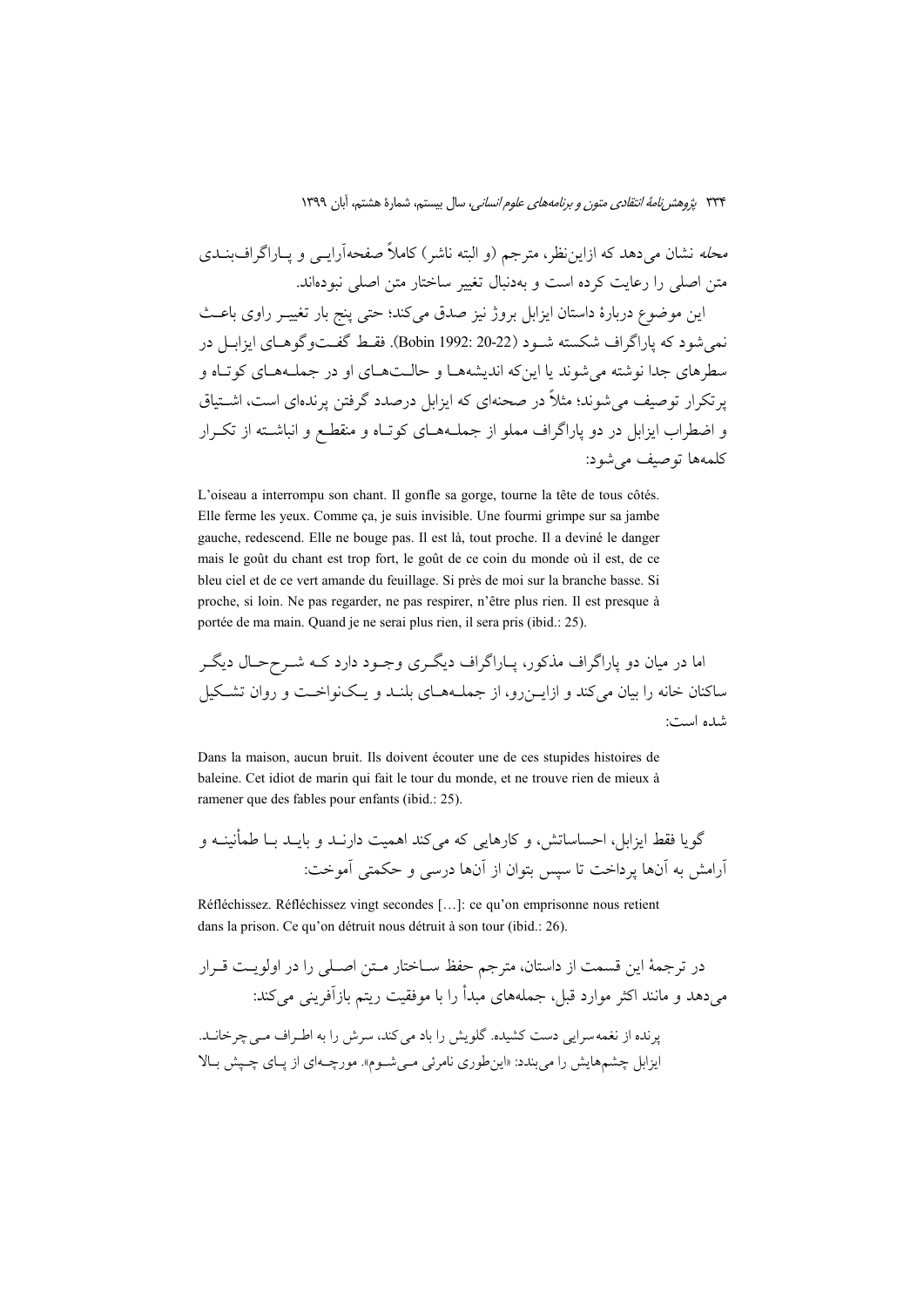می آید، دوباره پایین می رود. ایزایل تکان نمی خورد. پرنده این جاست: کاملاً نزدیک. خطیر را احساس كرده، اما ميل به آوازخواندن بسيار شديدتر است؛ علاقـه بـه ايـن آسـمان آبـي، و سبزی زمردین برگها. او روی این شاخهٔ کوتاه، بسیار به من نزدیک اسـت. بسـیار نزدیـک، بسيار دور. نبايد نگاه كنم، نفس بكشم، وجود داشته باشم. تقريبـاً دردســتـرس مــن اســت. وقتي ديگر هيچ نباشم، اسير مي شود (بوبن ١٣٩٠: ٣٧).

«در خانه صدایی نیست. آنها احتمالاً به یکی از داستانهــای احمقانــهٔ نهنـگهــا گــوش می کنند. این ملوان ابله دور دنیا می گردد و چیزی بهتر از قصه پیدا نمی کند که بـرای بچــههــا بياورد» (همان).

«فكر كنيد، فقط بيست ثانيه فكر كنيد […]: أنچه را كه اسير مي كنيم، ما را در زندان نگIه میدارد. آنچه را که نابود میکنیم، بهنوبهٔ خود ما را نابود می کند» (همان: ۳۸-۳۹).

## ٥. نتيجەگىرى

کریستیان بوبن نویسندهٔ پرطرفدار فرانسوی در نوشتههای خود نگرشی ساده و صـمیمانه به زندگی را بهنمایش می گذارد و شخصیتها در داستانهای او سرنوشت مشابهی دارنـد: آنها پس از این که با مصیت و پلایی مواجه می شوند، خیلی زود راه ساز گاری و کنار آمدن با ویژگیهای جدید زندگی را در پیش میگیرند و در نتیجهٔ این رضایت و متانت، زندگی نیز معجزههای خود را برای آنها آشکار میکند تا با آرامش و خوش بختـی بـیشتـری از زیبایی ها و لذتهای زندگی روزمره بهرهمند شوند. بوبن دیدگاه صمیمانهٔ خود را در قالب نوشتاری ساده و بی تکلف بیان میکند. نوشتار او سرشار از جملههای کوتاه با ریتم منقطع و تکرار کلمههاست. بازآفرینی این ویژگی نوشتاری بوبن در ترجمــه بســیار مهــم اســت: همانگونهکه مشونیک بیان میکند، هر متن ریتم خاص خود را دارد که نقشــی اساســی در معنازایی آن ایفا میکند. وظیفهٔ مترجم کشف عناصر معنازایی یا روشهای تولیـد معنــا در متن اصلی و سپس بازآفرینی آن در ترجمه است کـه مشـونیک از آن بـهعنـوان «مطابقـت بوطيقايي» (concordance poétique) بين متن اصلي و ترجمه ياد مي كند و ازاين رو، معتقــد است که ترجمه نوعی بوطیقای تجربی است. متن دو داستان *ابله محله و ایزابل به وژ* ک ترجمهٔ فارسی آنها را در این مقاله بررسی کردیم، مملو از نشانههـای شـفاهیت، ازجملـه تکرار کلمهها و عبارتها، گرایش به دگرگویی و … است. بررسی ترجمهٔ این دو اثر نشان داد هرچند در موارد اندکی مترجم بهدلیل تفاوتهای زبان فرانسه و فارسی یـا عــادت بــه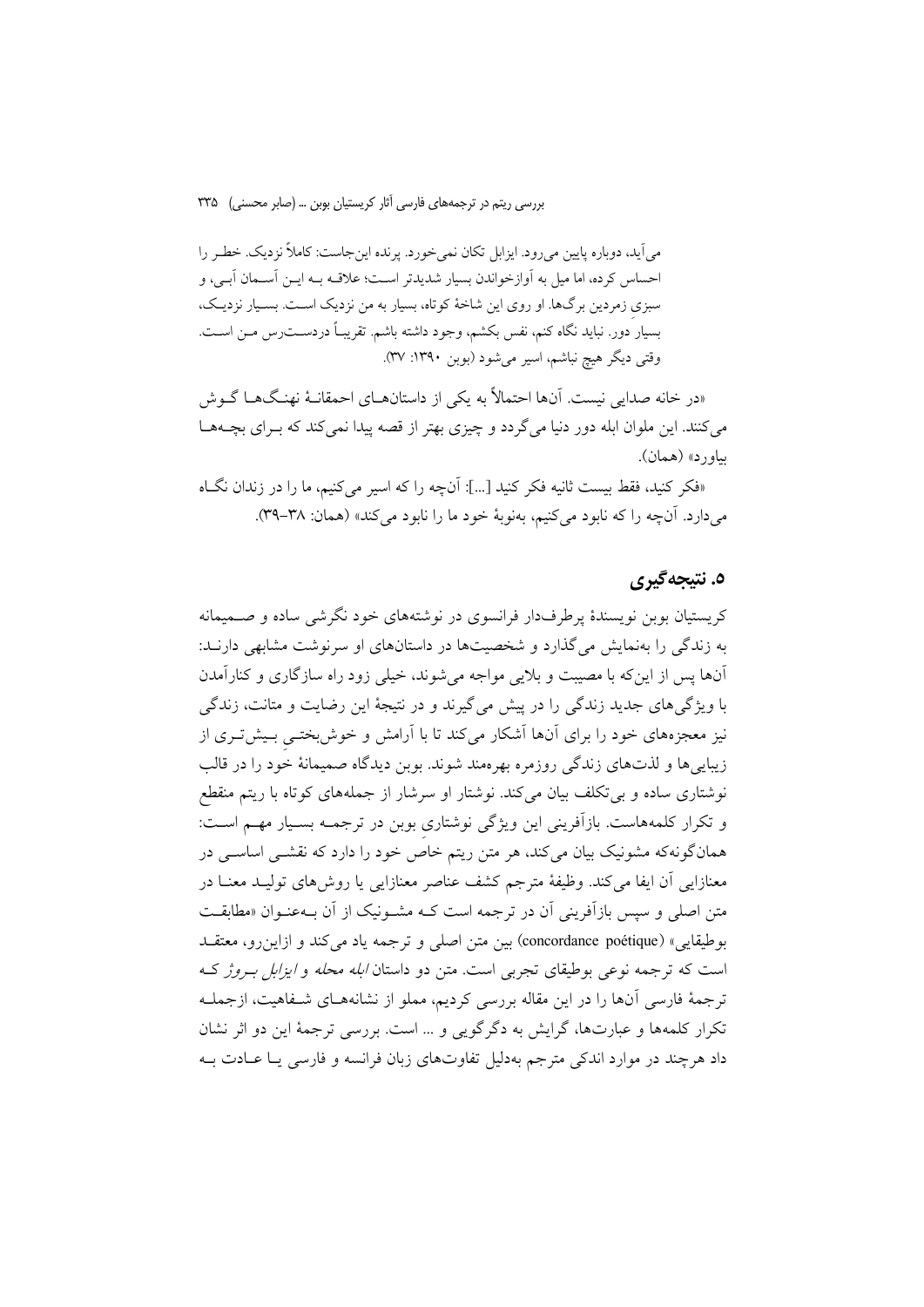رعایت قواعد درستنویسی از ریتم متن اصلی و تغییراتی که نویسنده در اَن ایجـاد کـرده فاصله گرفته است، در بازآفرینی ریتم و نشانههای شفاهیت متن موفق شده است. او خــود را از ارزش ریتم و نشانههای شفاهیت متن آگاه نشان می دهد و هرگز در مقابـل وسوسـهٔ آفرینش متنی زیباتر، که انباشته از کلمههای متکلف ادبی است و متنی یکدستت رکـه از قواعد درستنويسي فارسي ييروي مي كند، تسليم نشده است. درنتيجه، روش تنفس متن، ریتم، در هر دو متن یکسان است و خواننـدهٔ فارسـی زبـان ایـن امکـان را دارد تـا بـا بلندخواندن ترجمههای فارسی بوبن، صدای نویسـندهای درگیـر در احساسـاتی لطیـف و اندیشهای ساده را بشنود.

### یے نوشت

۱. این تحسین و تشویق همیشگی نبوده و بهتدریج جای خود را به سرزنش و بیتوجهی منتقــدان و دانشگاهیان می دهد. ثبات و سادگی در نوشـتار و اندیشـه او را نویسـندهای تنبـل و سـادهانــدیش معرفی می کند که از دستور زبان و معنای جملههای خود ناآگاه است و بهواسـطهٔ ارائــهٔ تصــویری غیرواقعی از زندگی، بیش از خوانندهٔ عاقل و اندیشمند، به پیروانی مطیع و سادهانــدیش نیــاز دارد  $(Tralango 2004)$ 

#### كتابنامه

Benveniste, Emile (1966), "La notion du 'rythme' dans son expression linguistique", in: Problèmes de linguistique générale 1, Paris: Gallimard.

Berman, Antoine (1995), Pour une critique des traductions: John Donne, Paris: Gallimard. Berman, Antoine (1999), La traduction et la lettre ou l'auberge du lointain, Paris: Seuil. Bobin, Christian (1985), Souveraineté du vide, Saint-Clément-de-Rivière: Fata Morgana. Bobin, Christian (1992), Isabelle Bruges, Paris: Le temps qu'il fait (Version électronique). Bobin, Christian (1995), Le Très-Bas, Paris: Gallimard. Bobin, Christian (1998), Geai, Paris: Gallimard (Version électronique).